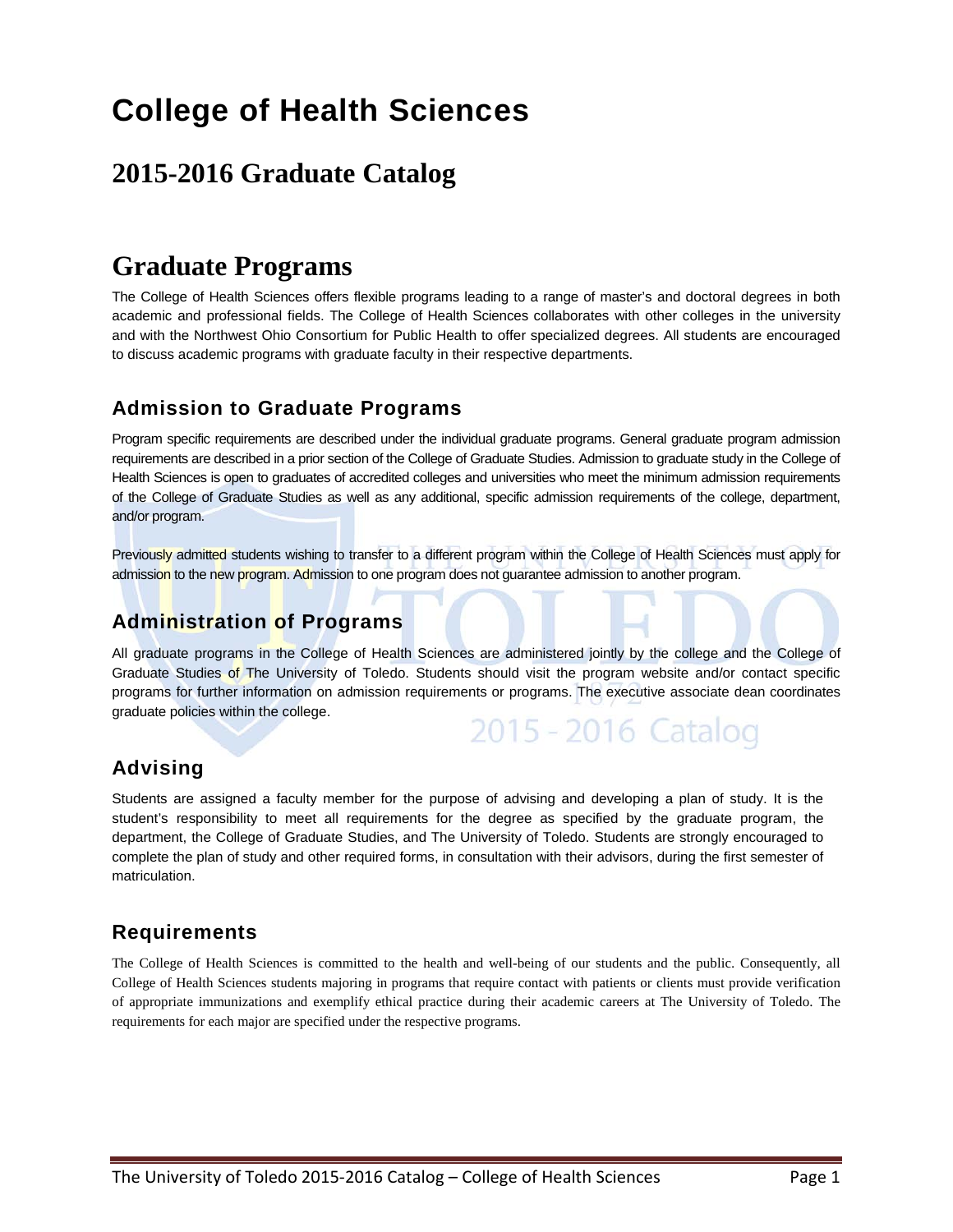# **Graduate Degrees in the College of Health Sciences**

A list of degree programs offered in the College of Health Sciences is provided below. To the right of each degree is the department that offers that degree program. Program descriptions are provided in the information under each department.

# **Master's Degree Programs DEPARTMENT Master of Arts in Recreation and Leisure Studies and Health and Recreation Professions** Recreation administration Recreational therapy **Master of Arts in Speech-Language Pathology <b>Rehabilitation Sciences** Rehabilitation Sciences **Master of Public Health Health Health Health Health** and Recreation Professions Health Promotion and Education Program (Offered through the Northwest Ohio Consortium for Public Health) **Master of Science in Exercise Science** Kinesiology Applied biomechanics Exercise physiology Athletic training **Doctoral Degree Programs Doctor of Philosophy in Exercise Science** Kinesiology **Doctor of Philosophy in Health Education Health and Recreation Professions Doctor of Physical Therapy** Rehabilitation Sciences **Occupational Therapy Doctorate** Rehabilitation Sciences 2015 - 2016 Catal

# **HEALTH AND RECREATION PROFESSIONS**

#### *JOSEPH DAKE, chair*

The department of health and recreation professions offers a variety of degree options and graduate courses.

In health, a master of public health with a specialization in health promotion and education (offered through the Northwest Ohio Consortium for Public Health) is available as well as the doctor of philosophy degree in health education. For students admitted to the occupational therapy doctorate, a dual doctoral degree program leading to the doctor of philosophy in health education is also available. Please see information about this dual program located in the department of rehabilitation sciences.

In the recreation professions, the master of arts in recreation and leisure studies with specializations in recreation administration or recreational therapy is available.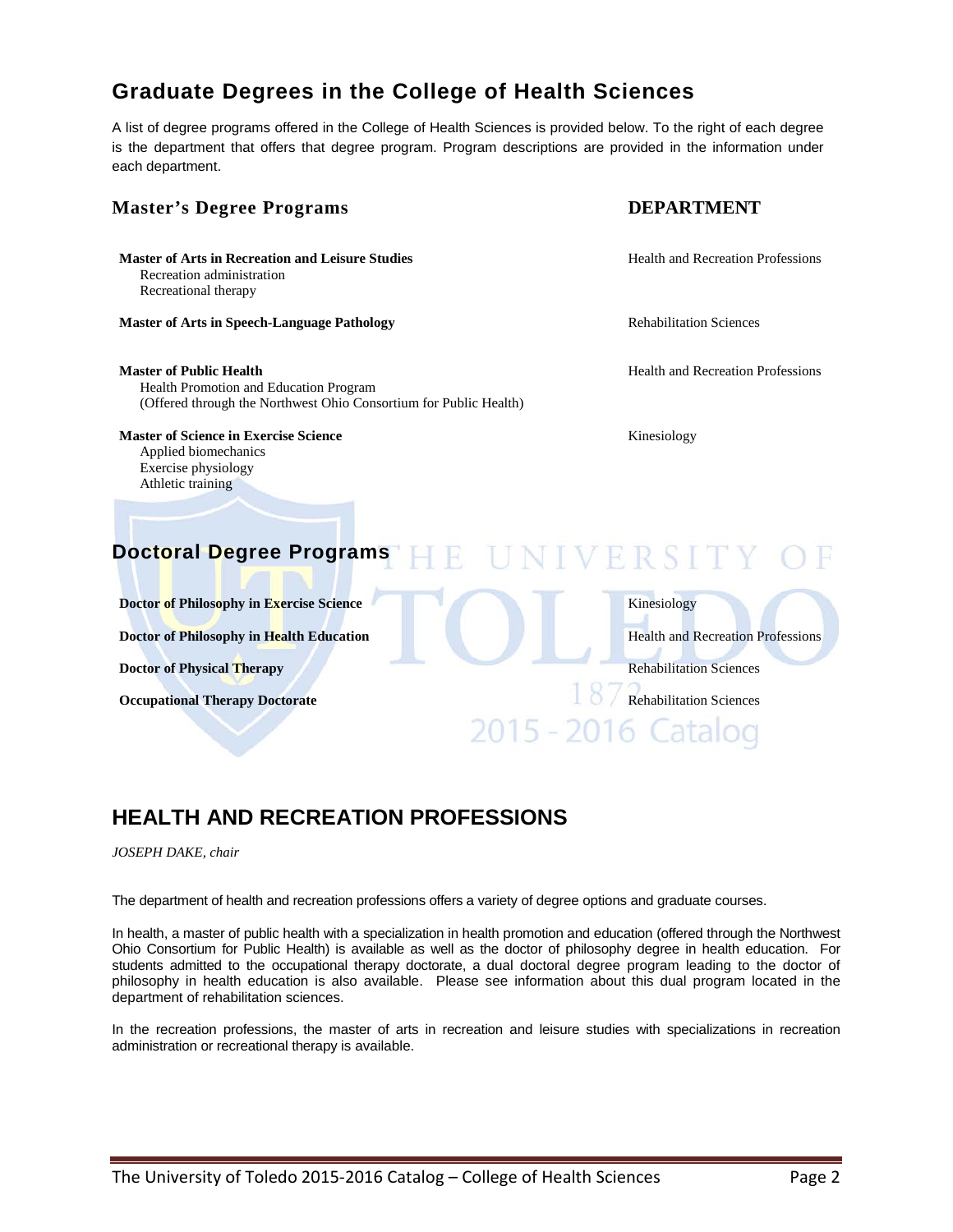## **Health Education Program**

### **Master of Education in Health Education**

The master of education in health education is designed to meet the needs of students interested in an advanced degree in health. First, the degree can be used to advance the education of licensed health education teachers by providing additional insight into educational cultural foundations, research foundations, curriculum, educational psychology foundations, and health content and pedagogy. Second, the program can be used for teachers who are certified in another academic area and wish to gain knowledge, experience, and licensure in health education (should licensure be desired, additional courses and advising is required). Finally, students can enroll in the master of education in health education program if they are interested in working in a related area and want to learn more about how school health education can impact the health and academic outcomes for children and adolescents.

### **Admission**

### **Not accepting new applicants at this time.**

### **Program of Study**

The master of education in health education requires a minimum of 30 credit hours. The degree includes four foundations courses, a minimum of 18 credits in health education courses including two required health educational courses, and a culminating experience.

### **Program of study for the master of education in health education**

#### **Foundation Requirements** (12 semester hours)

Students must complete one course from each of the following foundations areas within the first 21 semester hours of course work:

2015 - 2016 Catalog

- a. Psychological Foundations: EDP 5110, 5120, 5210, 5220, 5230, 55310, 5320, 5330, or 6340
- b. Research Foundations: RESM 5110, 5210, 5310, or 5330
- c. Social (Cultural) Foundations: TSOC 5100, 5110, 5200, 5210, 5230, 5300, 5400, or 5500
- d. Curriculum Foundations: CI 5870, CI 6300, CI 6810, CI 6820, CI 6830, CI 6840, HEAL 6850, or SPED 5000

#### **Required Health Courses** (6 hours)

HEAL 6500 Issues in School Health HEAL 6600 Health Behavior

**Specialty Courses** (15 hours) See advisor

**Required Project/Thesis** (3 hours)

HEAL 6920 Master's Research Project in Health Education OR

HEAL 6960 Master's Research Thesis in Health Education (3 hours)

Requirements for initial teacher licensure may be met as part of the master's degree with additional coursework. Students should consult their advisor for detailed information.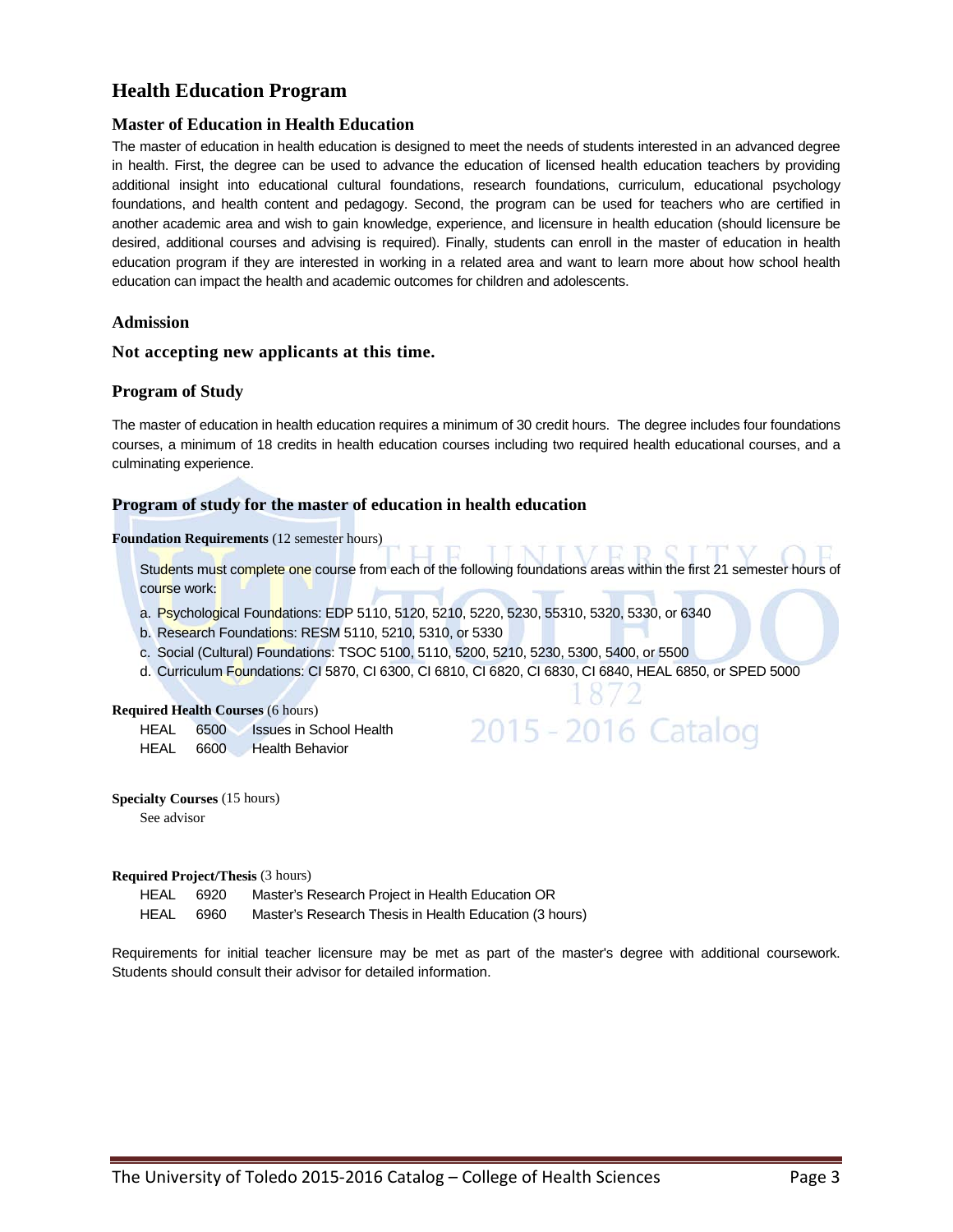### **Master of Public Health: Health Promotion and Education Specialization**

The master of public health (MPH) degree is offered via the Northwest Ohio Consortium for Public Health (NOCPH), a collaboration of Bowling Green State University (BGSU) and the University of Toledo (UT). The MPH program is accredited by the Council on Education for Public Health (CEPH).

The curriculum for the health promotion and education (HPE) major specialization focuses on methods for planning, implementing and evaluating programs for health promotion and health education. Students are prepared for positions that emphasize program planning, health promotion, health education, disease prevention and social action. Graduates work in business and in voluntary, non-profit and governmental agencies at local, county, state and federal levels.

### **Admission**

Applications for the MPH program are processed on the Health Science Campus of the University of Toledo.

Applicant may qualify for "Regular Admission" if he/she satisfies all of these requirements:

- Completed bachelor degree, including foundation courses. It is expected that all applicants will have successfully completed college-level mathematics and biology and course work in the social sciences.
- GPA of at least 3.0 (or equivalent)
- International applicants must submit a TOEFL score of 550 or higher
- Recommended by three references

Applicant may qualify for "Conditional Admission" if he/she has one or more of the following deficiencies:

- Must complete necessary foundation course(s)
- GPA higher than 2.7 but lower than 3.0 (or equivalent)

### **Program of Study**

The master of public health degree requires a minimum of 45 semester credits that includes 18 credits of core courses (in the area of public health), specific courses in the health promotion and education specialization, and options for the capstone experiences.

### **Program of study for the master of public health: health promotion and education program**

**Core Courses** (18 semester credits)

| <b>PUBH</b><br><b>PUBH</b>                                                                  | 6000<br>6010         | Public Health Statistics (3) (UT – Fall, Spring)<br>Public Health Epidemiology (3) (UT – Fall, Spring)<br>Prerequisite: PUBH 6000                                                                             |  |  |  |  |
|---------------------------------------------------------------------------------------------|----------------------|---------------------------------------------------------------------------------------------------------------------------------------------------------------------------------------------------------------|--|--|--|--|
| <b>PUBH</b><br><b>PUBH</b><br><b>PUBH</b>                                                   | 6040<br>6050<br>6600 | Public Health Administration (3) (BGSU – Fall, Spring)<br>Concepts and Issues in Environmental Health (3) (BGSU - Fall, Summer)<br>Health Behavior (3) (UT - Fall, Spring, Summer)<br>Prerequisite: PUBH 6000 |  |  |  |  |
| <b>PUBH</b>                                                                                 | 6640                 | Issues in Public Health (3) (UT – Fall, Spring)                                                                                                                                                               |  |  |  |  |
| uired Major Courses (12-15 semester credits depending on Major) (all courses offered at UT) |                      |                                                                                                                                                                                                               |  |  |  |  |

**Required Major Courses** (12-15 semester credits depending on Major) (all courses offered at UT):

- PUBH 6200 Methods and Materials in Public Health (Fall)
- PUBH 6300 Community Health Organization (Spring)
- PUBH 6460 Health Promotion Programs (Fall)
- PUBH 6360 Evaluation of Health Programs (Spring)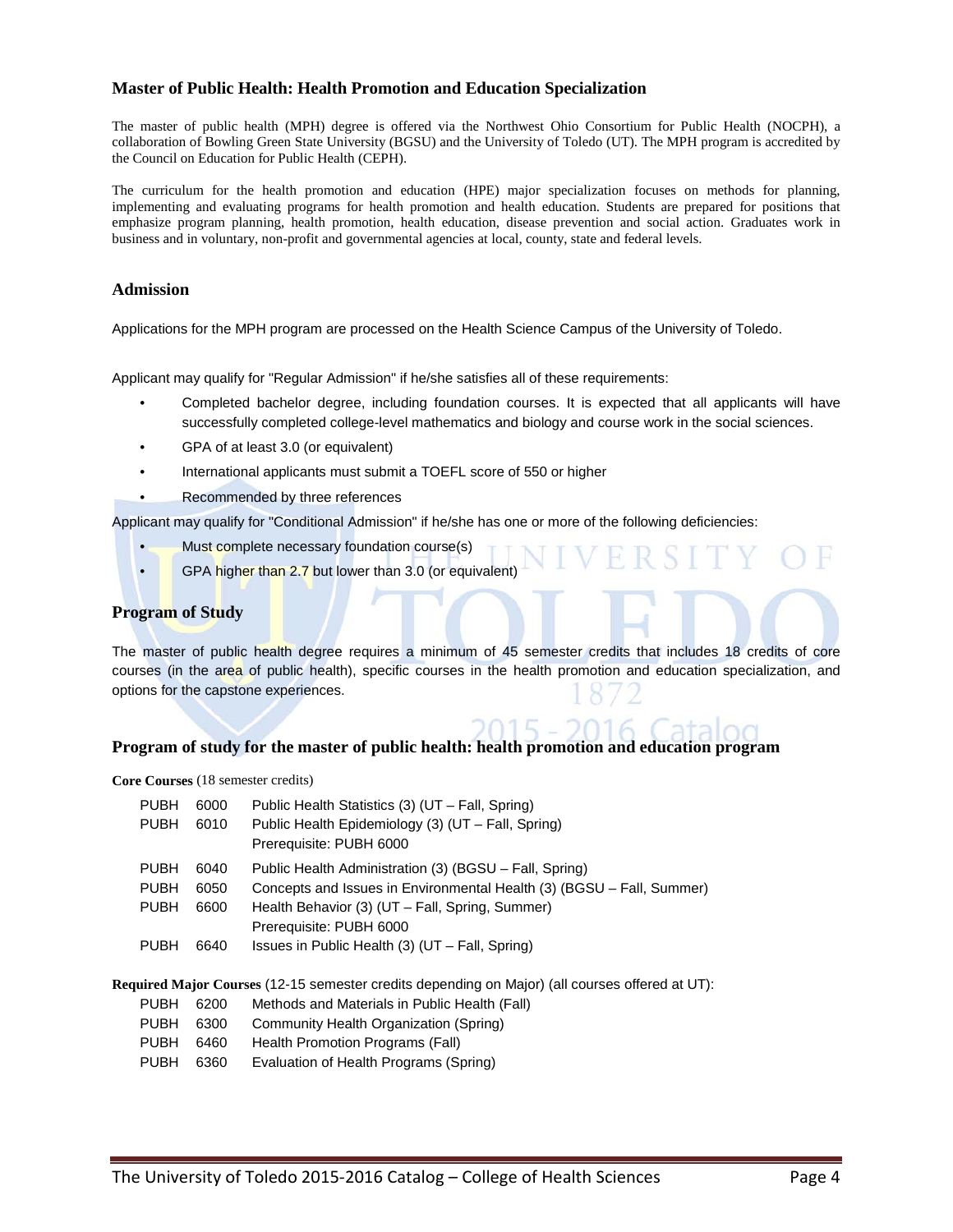**Core Capstone Courses** (6 semester credits)

PUBH 6850 Integrative Seminar in Public Health (3) (BGSU – Fall, Spring, Summer)

PUBH 6960 Internship in Public Health OR

PUBH 6970 Project in Public Health

### **Doctor of Philosophy in Health Education**

The doctoral degree program in health focuses on advanced study and research in community/health education. The program prepares advanced students to contribute to the field of health through research. Although research and health courses are required, the program is individualized through selection of a cognate and elective courses to develop each student for leadership roles in universities, public service or the private health sector.

### **Admission**

Admission to the program includes completion of a master's degree from an accredited institution. In addition to the College of Graduate Studies requirements, evaluation of applicants is based on the following criteria:

- completion of the GRE;
- a clearly defined statement of purpose that specifies the area of specialization within the degree program;
- a minimum of three letters of reference from faculty members with specific expertise in health who have worked with the applicant in an academic setting;
- evidence of research and/or writing ability through a master's thesis, project, paper, report, publication or paper presented to a professional society will be considered;

RS

• international applicants must submit a TOEFL score of 550 or higher

Prospective students should contact the department for further information.

### **Program of Study**

The program requires 12 credits of research core courses, 27 hours of specified health education courses, 12 hours from a related field to fulfill the cognate, 9 credits of approved electives based on the student's needs and interests, a portfolio, and a dissertation that contributes to the field of health education.

#### Catalog **Program of study for the doctor of philosophy in health education**

#### **General Core Requirements** (12 credit hours)

| HEAL      | 8880 | Scientific Writing in Health                          |
|-----------|------|-------------------------------------------------------|
| RESM 8120 |      | Quantitative Methods II                               |
|           |      | RESM 8320 Research Design                             |
|           |      | RESM 7330, 8130, 8160, 8350 or PUBH 8700 (select one) |

#### **Required Courses** (27 hours)

| <b>HEAL</b> | 8000 | Professional Issues in Health Education |
|-------------|------|-----------------------------------------|
| HFAL        | 8200 | Methods and Materials in Public Health  |
| HEAL        | 8300 | Community Health Organization           |
| HEAL        | 8360 | Applied Survey Research in Health       |
| HFAL        | 8460 | <b>Health Promotion Programs</b>        |
| <b>HEAL</b> | 8600 | <b>Health Behavior</b>                  |
| HFAL        | 8640 | Issues in Public Health                 |
| HFAL        | 8800 | Evaluation of Health Programs           |
| HEAL        | 8900 | <b>Grant Writing</b>                    |
|             |      |                                         |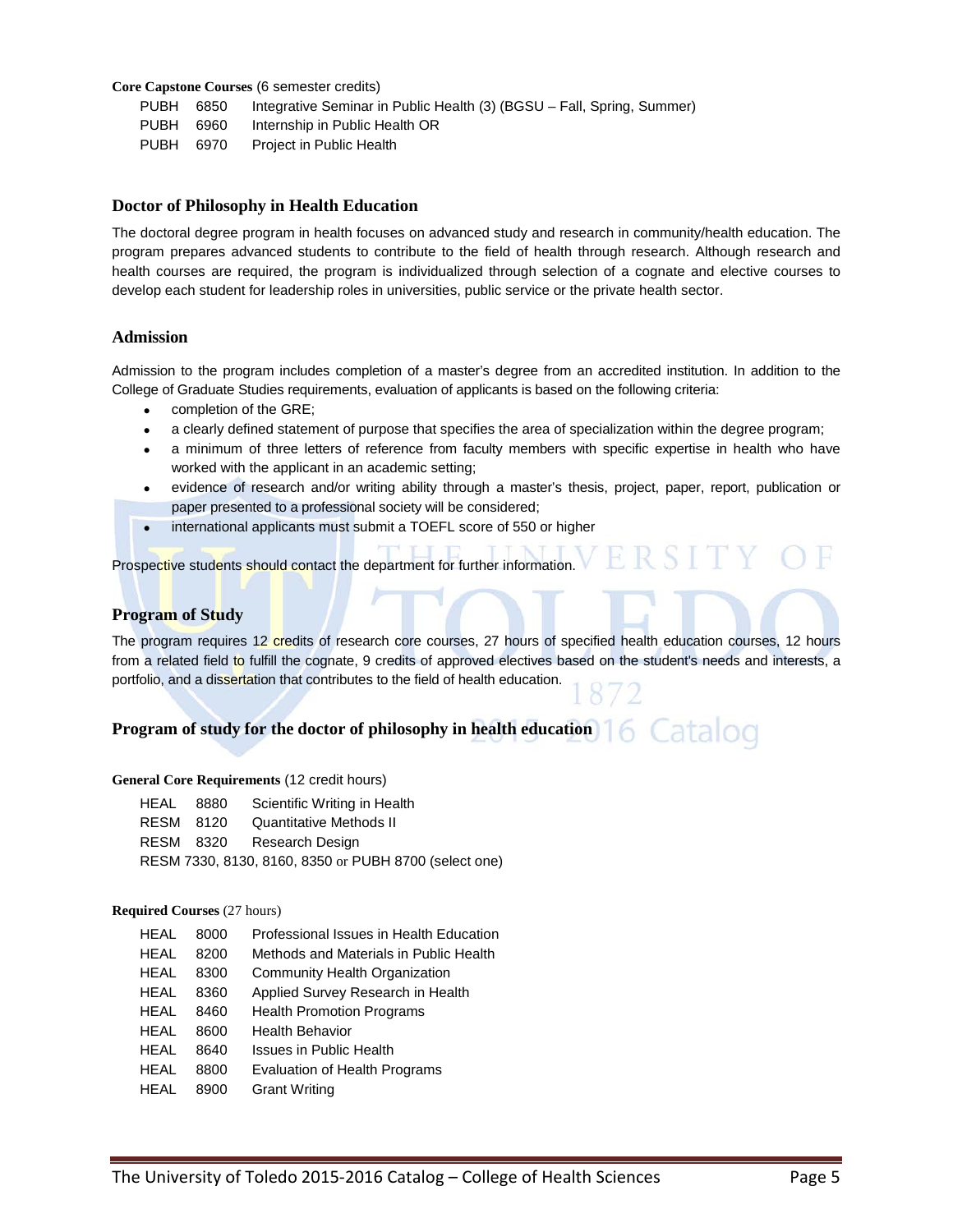### **Elective Courses** (9 hours)

Student must consult with advisor and program committee to select elective courses.

#### **Cognate Area** (12 hours)

Student must consult with advisor and program committee to specify courses for cognate area.

**Doctoral Dissertation** (10 hours)

An opportunity exists for graduate students interested in pursuing a joint OTD/PhD degree in Occupational Therapy and Health Education. This joint degree program provides occupational therapy students with the clinical practice, advocacy, leadership, research, and scholarship skills needed to pursue careers in higher education. The occupational therapy program provides detailed description of the application process and curriculum. Opportunities also exist for students to take related graduate level courses across campus that lead to certification (e.g., biostatistics and epidemiology, gerontological practice, occupational health, public health and emergency response).

### **Recreation Professions Program**

### **Master of Arts in Recreation and Leisure: Recreation Administration or Recreation Therapy**

The recreation and leisure studies (RLS) program offers advanced study beyond the baccalaureate level in recreation and leisure studies with emphasis in recreation administration or recreational therapy. The graduate degree offers students the ability to focus on areas of interest while obtaining skills beyond the entry level. Advanced coursework challenges the student to investigate personal philosophies as they relate to the delivery of leisure services.

### **Admission**

Students enrolling in the master of arts in recreation and leisure must meet the following minimum admission requirements:

e Filini V.F

- A bachelor's or professional degree earned from a department of approved standing and granted by an accredited college or university.
- A 2.70 or equivalent Grade Point Average (GPA) for all previous undergraduate academic work.
- Prerequisite academic work that indicates the applicant should be able to pursue effectively the master of arts in recreation and leisure studies.
- Proof of health and accident insurance.
- Satisfactory scores on the Test of English as a Foreign Language (TOEFL) if from a country where English is not the primary language. 2015 - 2016 Catalog

### **Requirements**

For the degree in recreation administration, immunizations, background checks, and a "fit for duty" test may be required by host agencies for internships. Students must provide their own transportation to internship sites. More information can be found at[: http://www.utoledo.edu/healthsciences/depts/health\\_rec/recleisure/index.html](http://www.utoledo.edu/healthsciences/depts/health_rec/recleisure/index.html)

Students in the recreation therapy program must provide verification of immunizations: Mantoux, Rubella Titer/Roseolla (MMR), Hepatitis B status as well as current CPR certification. Additional immunizations may be required by host agencies for clinicals or internships. Host agencies may also require background checks and/or "fit for duty" tests. Students must provide their own transportation to volunteer,

clinical or internship sites. More information can be found at:

[http://www.utoledo.edu/healthsciences/depts/health\\_rec/rectherapy/index.html](http://www.utoledo.edu/healthsciences/depts/health_rec/rectherapy/index.html)

### **Summary of Recreation and Leisure Studies Technical Standards**

Students completing the master's degree in recreation and leisure studies must possess/demonstrate the competencies needed for the provision of recreation and/or recreation therapy services at the administrative level. Students must understand the context of recreation services in contemporary society, be able to identify and adapt to the issues and trends effecting the recreation profession and the communities in which services are provided, demonstrate the ability to be effective administrative leaders and effective fiscal resource managers, as well as demonstrate the ability to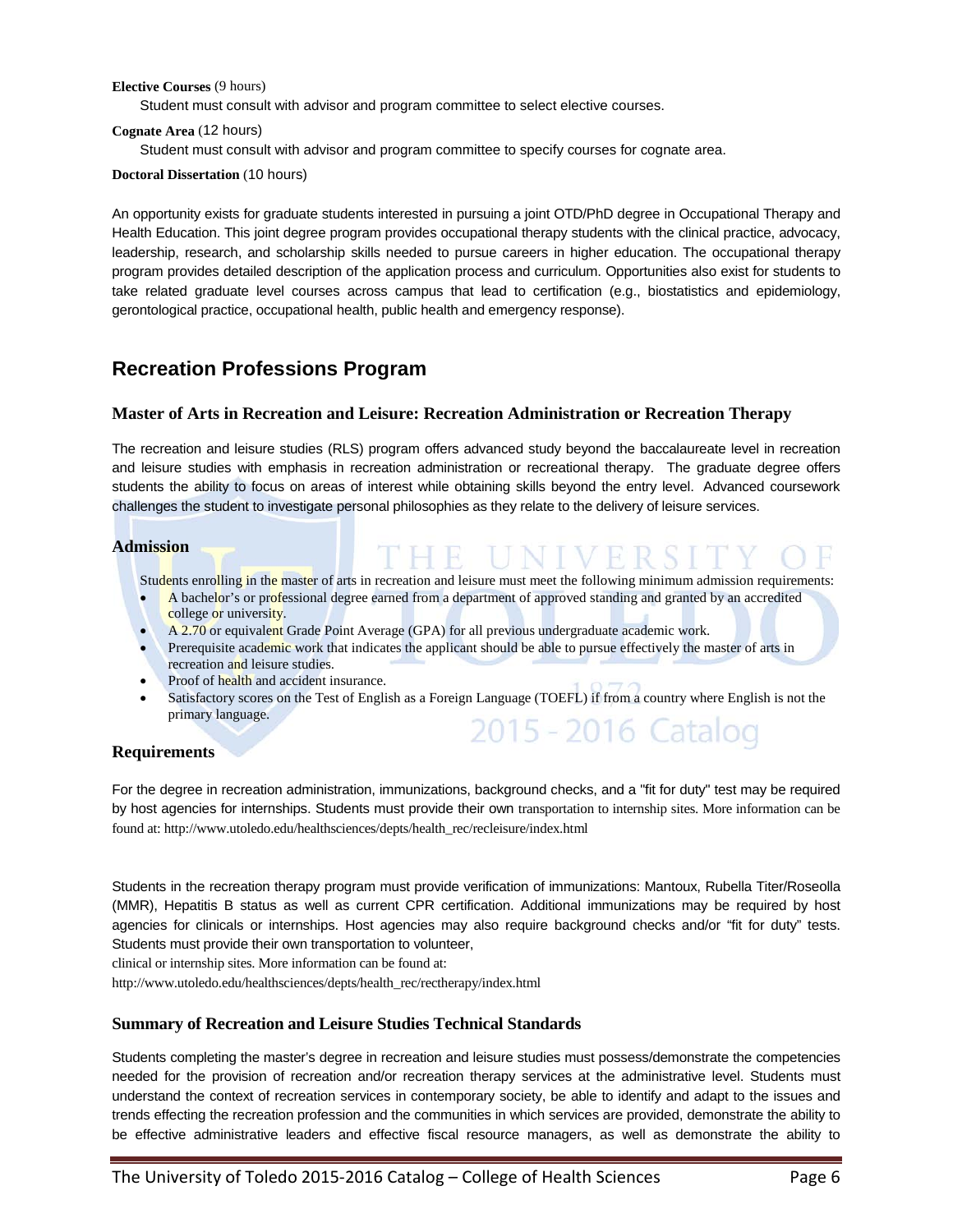competently engage in the evaluation of programs and services. Students must also demonstrate the capacity to engage in critical thinking and effective problem solving and decision making. In addition, students must demonstrate the ability to apply the aforementioned knowledge and skills from a multicultural, inclusive, and nondiscriminatory perspective.

### **Program of Study**

The program leading to the master's degree allows students to choose service learning projects, internships, or research activities that will prepare them for successful careers in the field. The program includes a research core, recreation core, and specific courses and electives in the student's area of concentration. A minimum of 30 credits is required for the degree with a plan of study submitted and approved during the first semester of matriculation. For further information, please contact eric.longsdorf@utoledo.edu.

Depending on student's goals and scheduling preference, the master's degree in the recreation and leisure concentration may be completed through a distance learning format.

R S I

### **Program of study for Master of Arts in Recreation and Leisure**

### **Required Program Courses (15 Credit Hours)**

\*RCRT 5310 Leisure Theory & Popular Culture

\*RCRT 5320 Administration in Recreation & Recreation Therapy

\*RCRT 5420 Research Methods in Recreation & Recreation Therapy

\*RCRT 6000 Issues & Trends in Recreation & Recreation Therapy

\*RCRT 6020 Financial Resources of Recreation & Recreation Therapy

\*Denotes online course availability.

### **Program Concentration**

**Select one (1) of the following Options: A or B**

### **A. Recreation & Leisure (9 Credit Hours)**

Select three (3) courses from the following:

\*RCRT 5100 Community Event Planning 2016 Catalog \*RCRT 5200 Planning & Promotion of Sport \*RCRT 5300 Inclusive Recreation & Recreation Therapy Services \*RCRT 5340 Leisure, Recreation & Aging \*RCRT 5410 Facility Planning & Design RCRT 5610 Adventure Programming in Recreation & Recreation Therapy RCRT 6990 Independent Study (Advisor Approval Required) 5000/6000 Level University Elective (Advisor Approval Required)

\*Denotes online course availability.

### **B. Recreation Therapy (35 Credit Hours)**

\*RCRT 5300 Inclusive Services RCRT 5620 RT Intervention: Animal Assisted Therapy RCRT 5630 Intervention: Therapeutic Activities RCRT 5640 RT Intervention: Therapeutic Groups RCRT 5660 RT Intervention: Relaxation & Stress Management RCRT 5670 RT Intervention: Leisure Education RCRT 5680 RT Intervention: Assistive Technologies & Techniques RCRT 5690 RT Intervention: Aquatic Therapy RCRT 5720 Introduction to Therapeutic Recreation RCRT 5730 Medical & Clinical Aspects of Therapeutic Recreation RCRT 5750 Group Dynamics in Recreational Therapy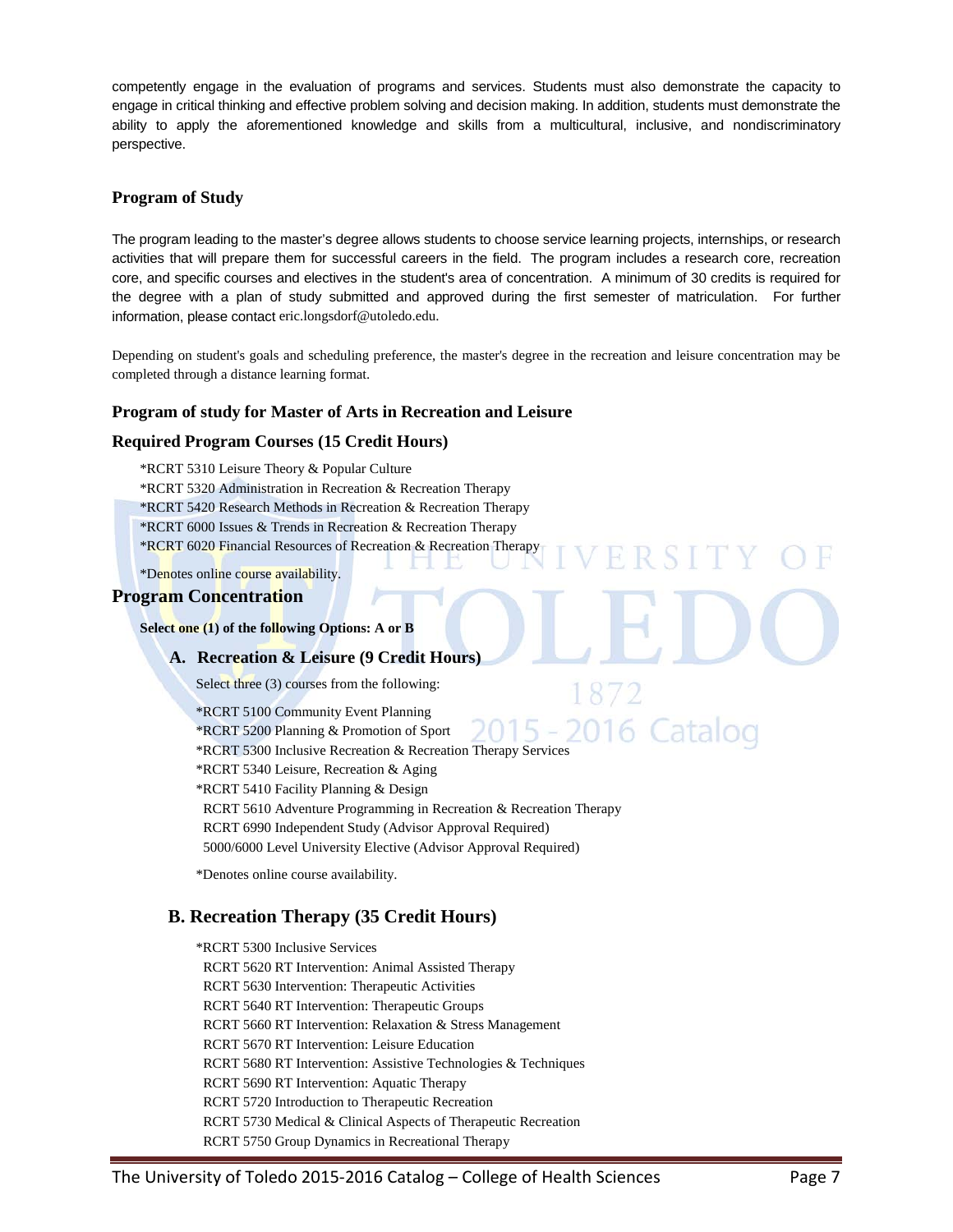RCRT 5760 APIE in Recreation Therapy RCRT 5790 Medical & Clinical Aspects of Therapeutic Recreation II RCRT 5800 Clinical: Physical Rehabilitation RCRT 5810 Clinical: Psychiatric Rehabilitation RCRT 5820 Clinical: Intellectual Deficit/Developmental Disability RCRT 5830 Clinical: Geriatric RCRT 5860 RT Intervention: Therapeutic Fitness RCRT 5870 Program Planning in Recreational Therapy RCRT 5900 RT Intervention: Therapeutic Arts RCRT 5910 RT Intervention: Horticulture Therapy

\*Denotes online course availability.

### **Capstone Option (6 Credit Hours)**

#### **Select one (1) of the following Options: A, B, or C.**

**Option A:**

RCRT 5940 Internship in Recreation & Leisure

**OR** OR

RCRT 6940 Internship in Recreation Therapy

#### **Option B:**

RCRT 6920 Master's Project in Recreation & Leisure Select one (1) Research/Statistics course from the following: RESM 5110 Quantitative Methods I SOC 5290 Social Research Statistics

#### **Option C:**

RCRT 6960 Master's Thesis in Recreation & Leisure Select one (1) Research/Statistics course from the following: RESM 5110 Quantitative Methods I SOC 5290 Social Research Statistics

# **KINESIOLOGY**

*SUZANNE WAMBOLD, chair*

The department of kinesiology offers graduate programs leading to the master of science in exercise science (M.S.E.S.) and the doctor of philosophy in exercise science (Ph.D.) degrees. These programs involve a combination of courses, seminars, clinical experiences and research that is intended to prepare individuals for a wide range of careers that relate to exercise science. Involvement in research is emphasized throughout the program.

1872

2015 - 2016 Catalog

A dual doctoral degree program leading to the doctor of philosophy in exercise science is available for students admitted to the occupational therapy doctorate or the doctorate of physical therapy. Please see those programs located in the department of rehabilitation sciences for information.

### **Master of Science in Exercise Science**

The department of kinesiology offers programming at the graduate level leading to the master of science in exercise science (MSES) degree. Students may choose to specialize in athletic training, biomechanics, or exercise physiology. These specializations involve a combination of courses, seminars, clinical experiences, and research that is intended to prepare individuals for a wide range of careers and advanced study in exercise science and related fields.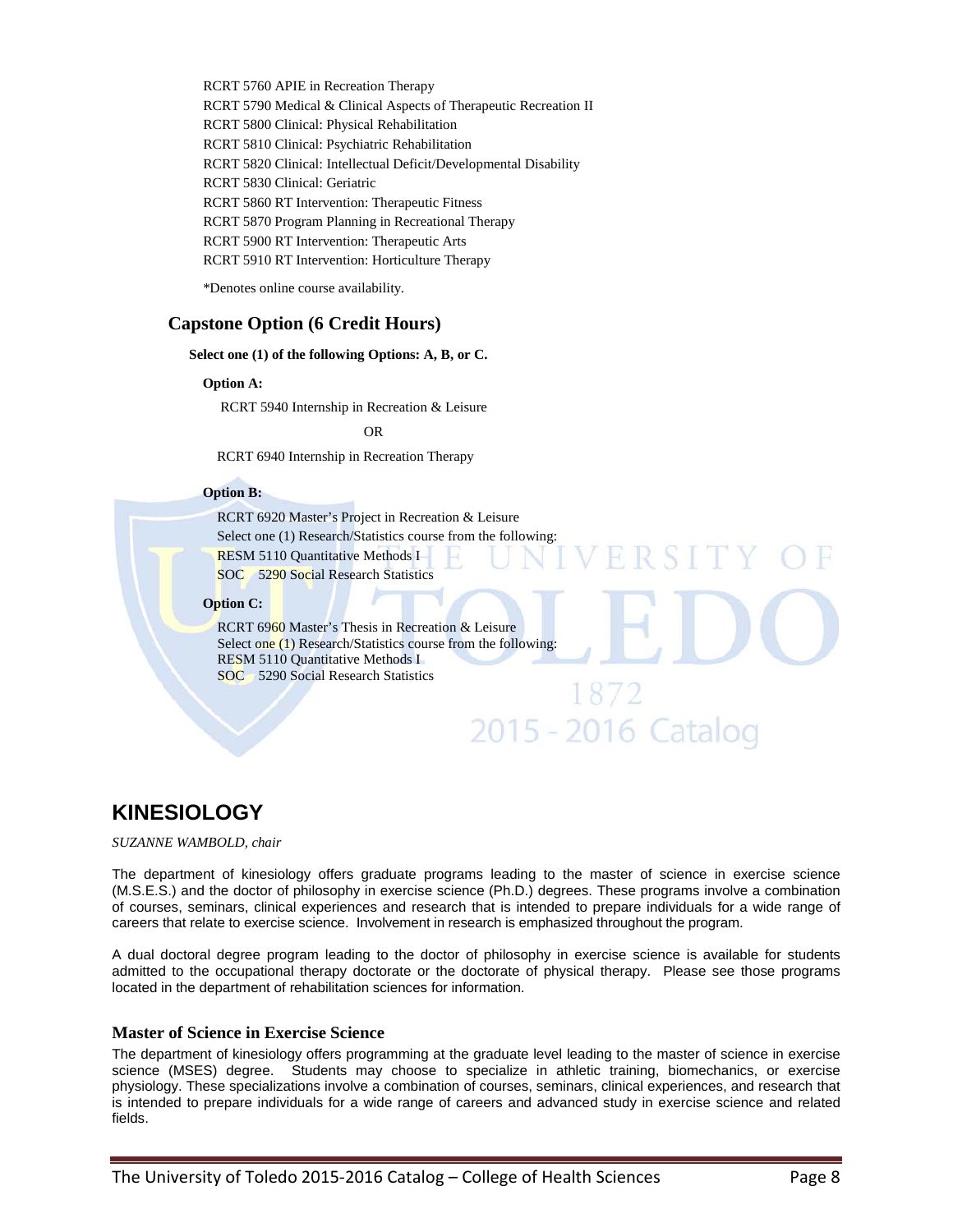### **Admission**

- previous academic training: admitted students will typically have an undergraduate degree in exercise science or a closely related area
- academic record: applicants with an undergraduate GPA above 2.75 will be considered for admission; 3.0 in the last 60 hours of the undergraduate program is recommended
- scores on the Graduate Record Exam (GRE)
- letters of recommendation: three letters are required from individuals qualified to assess the individual's potential for success in graduate education, faculty members with specific expertise in kinesiology or closely related area are recommended
- area of study: all applicants must identify their intended area of study within the MSES program.

Admission is competitive. A selected number of students are admitted to each specialization program area depending on space.

Goals and mission statements for the students can be found at:

<http://www.utoledo.edu/healthsciences/depts/kinesiology/gradatprogram/mission.html>

### **Requirements for Athletic Training Program**

Program information for the Graduate Athletic Training Education Program can be found on our website: [http://www.utoledo.edu/healthsciences/depts/kinesiology/gradatprogram/ProgramInfo.html.](http://www.utoledo.edu/healthsciences/depts/kinesiology/gradatprogram/ProgramInfo.html) Admission requirements for the academic program are as follows:

- 1. Graduation from a CAATE accredited undergraduate or entry-level master's Athletic Training education program;
- 2. Certification or eligibility for certification by the NATABOC;
- 3. Eligibility for Ohio Athletic Training licensure; and
- 4. Attainment of a 3.0 cumulative GPA, and a 900 combined score on the GRE are preferred

Students must have verification of Hepatitis B, MMR, TDap, Varicella, 2 step PPD as well as annual intradermal test. Background checks may be required for experiences at specialized sites. Students are responsible for their own transportation to their clinical sites.

Admission does not guarantee a graduate assistantship in clinical practice, which may have additional requirements. If students desire a graduate assistant position, they must meet the requirements set for a certified and licensed Athletic Trainer (see: [www.nata.org](http://www.nata.org/) and

<http://otptat.ohio.gov/AthleticTrainersSection.aspx>).

### **Programs of Study: Master of Science in Exercise Science**

The MSES program typically requires 33 - 36 credits to complete. A student's curriculum will include a combination of courses, seminars, independent study, and research. While many students choose to complete a thesis as part of this curriculum, a non-thesis option is available. Full-time students typically are able to complete the programs in two years.

All prospective applicants are encouraged to contact a faculty member in their area of specialization to discuss their interests and plans.

### **Program for Master of Science in Exercise Science with Athletic Training Specialization (36 cr minimum)**

### **Required Core Courses (6 cr)**

KINE 6100 Physiology of Exercise KINE 6130 Biomechanics of Human Motion

### **Specialization (18 cr) from**

KINE 6200 Biomechanics Instrumentation KINE 6660 Evidence Based Practice KINE 6670 Pathomechanics of Injury KINE 6680 Interventions in AT KINE 6720 Anatomical Concepts KINE 6990 Independent Study: Teaching Experience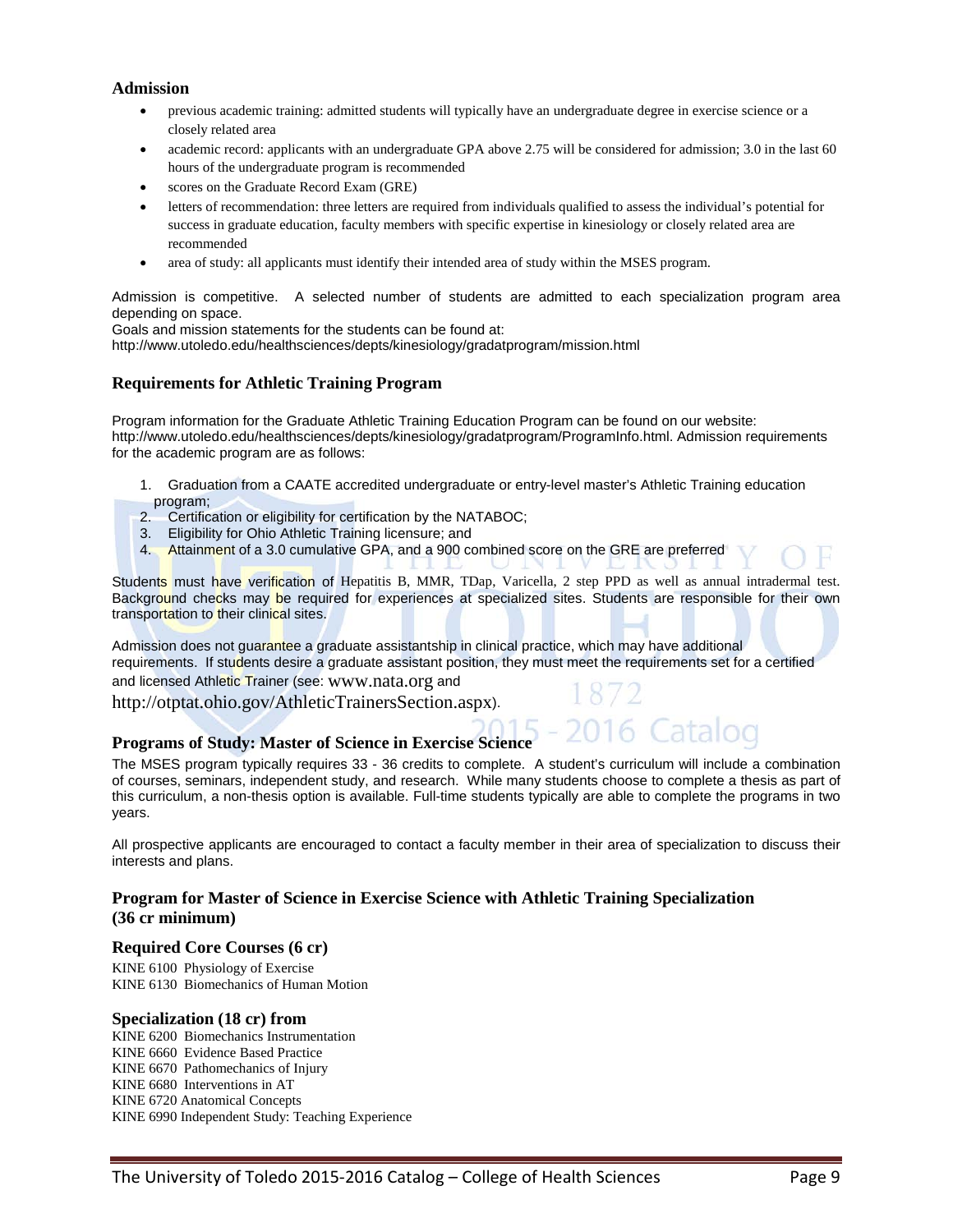### **Required Research/Capstone Experiences (12 cr)**

KINE 5110 Measurement and Statistical Inference or RESM 5110 Quantitative Statistics I KINE 6230 Scientific Writing and Research Methods KINE 6960 Master's Thesis (6 cr minimum option)

### **Program for Master of Science in Exercise Science with Biomechanics Specialization**

**(36 cr minimum)**

### **Required Core Courses (6 cr)**

KINE 6100 Physiology of Exercise KINE 6130 Biomechanics of Human Motion

### **Specialization (18 cr) from**

KINE 6200 Biomechanics Instrumentation KINE 6300 Human Locomotion KINE 6670 Pathomechanics of Injury KINE 6930 Seminar KINE 6990 Independent Study MIME 5230 Dynamics of Human Motion

### **Required Research/Capstone Experiences (12 cr)**

KINE 5100 Measurement and Statistical Inference or RESM 5110 Quantitative Statistics I KINE 6230 Scientific Writing and Research Methods KINE 6960 Master's Thesis (6 cr minimum option)

### **Program for Master of Science in Exercise Science with Exercise Physiology Specialization**

1872

2015 - 2016 Catalog

**(36 cr minimum)**

### **Required Core Courses (6 cr)**

KINE 6100 Physiology of Exercise KINE 6130 Biomechanics of Human Motion

### **Specialization (18 cr)**

KINE 6420 Cardiopulmonary Exercise Physiology KINE 6440 Exercise Metabolism and Endocrinology KINE 6550 Lab Techniques KINE 6560 Skeletal Muscle Biology KINE 6930 Seminar KINE 6990 Independent Study

### **Required Research/Capstone Experiences (9 cr)**

KINE 5100 Measurement and Statistical Inference *or* RESM 5110 Quantitative Statistics I KINE 6960 Master's Thesis (6 cr minimum option)

### **Program for Master of Science in Exercise Science: Non-thesis Option**

#### **(33 cr minimum)**

### **Required Core Courses (6 cr)**

KINE 6100 Physiology of Exercise KINE 6130 Biomechanics of Human Motion

#### **Specialization (18 cr)**

KINE 6420 Cardiopulmonary Exercise Physiology KINE 6440 Exercise Metabolism and Endocrinology KINE 6550 Lab Techniques KINE 6560 Skeletal Muscle Biology KINE 6930 Seminar KINE 6990 Independent Study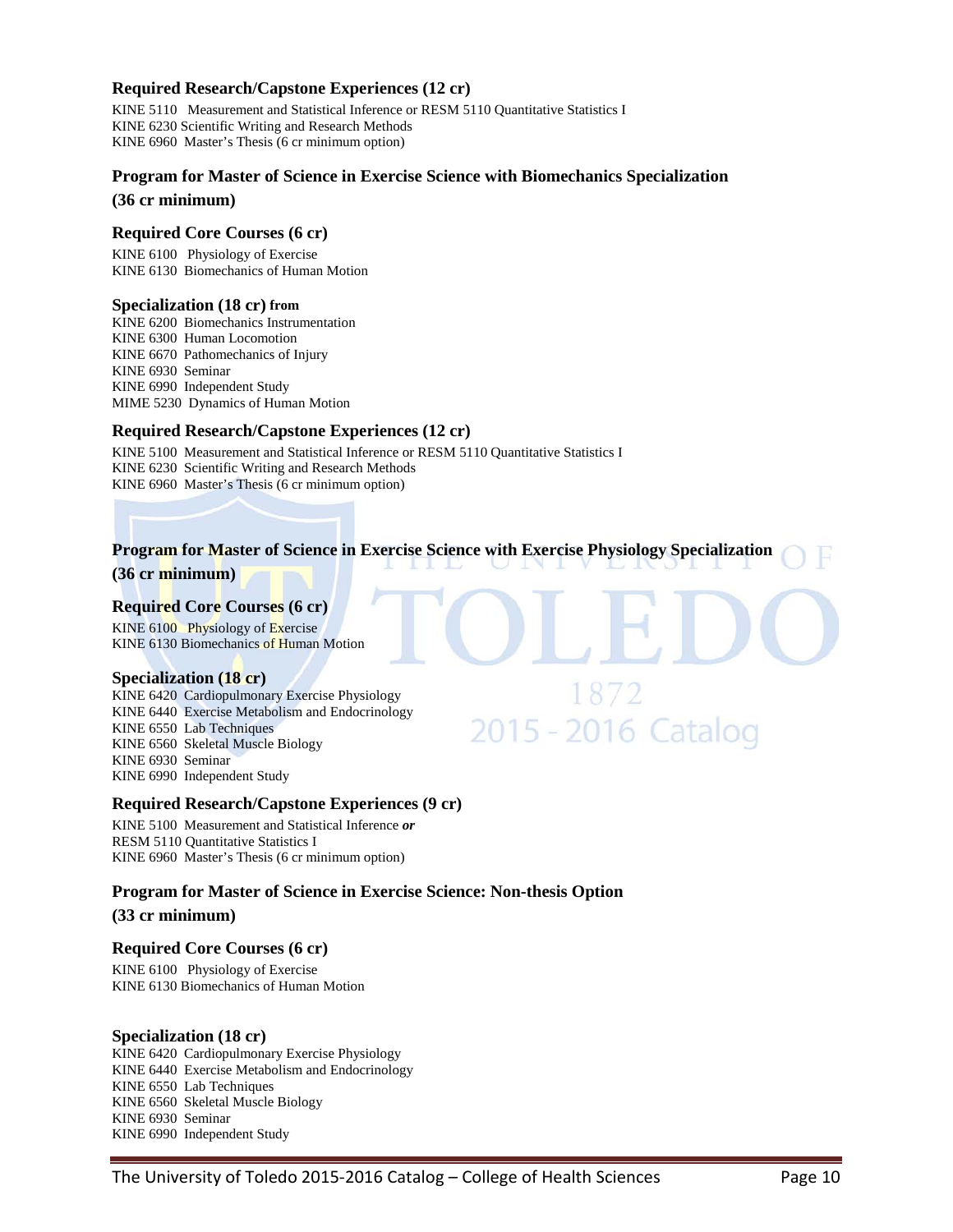### **Required Capstone Experiences (minimum 6 cr)**

KINE 5100 Measurement and Statistical Inference *or* RESM 5110 Quantitative Statistics I KINE 6990 Indpendent Study

### **Doctor of Philosophy in Exercise Science**

The department of kinesiology provides qualified students with the opportunity to pursue coursework and research leading to the doctor of philosophy in exercise science. Students work closely with a faculty mentor to design a program that is consistent with the mentor's research focus and that meets the unique needs of the student. This includes courses, seminars, independent study and research, and may reflect a secondary area of specialization (cognate) that some students choose to pursue. Areas of research include: muscle physiology, cardiovascular physiology, biomechanics of human movement, sports injury and rehabilitation. Typically, graduates of this program go on to pursue careers in higher education teaching and research or post-doctoral research in areas relating to their doctoral specialization.

A unique feature of the program is the possibility for students in the university's doctorate in physical therapy and the occupational therapy doctorate programs to combine either of these programs with work leading to the completion of the doctor of philosophy in exercise science degree. This option is ideal for students who wish to pursue a career in academics and research relating to physical or occupational therapy.

### **Admission**

Prospective students are considered for admission to the doctoral program on the basis of the following:

- the individual's previous academic training: admitted students will typically have a master's degree in exercise science or a closely related area.
- the individual's academic record: the applicant's undergraduate and graduate academic record should demonstrate the ability for high-level scholarship.
- the applicant's scores on the Graduate Record Exam (GRE): applicants should have a combined (quantitative and verbal) GRE score above the 50 percentile and outstanding writing.
- the applicant's letters of recommendation: three letters are required from individuals qualified to assess the applicant's potential for success in doctoral education.
- the applicant's intended area of study: applicants must identify their intended area of study within the Ph.D. program and be selected as an advisee by faculty member working in that area.

Students enrolled in the first year of study in the doctor of physical therapy or the occupational therapy doctorate should apply for the doctor of philosophy in exercise science. In addition to the admission criteria above, a faculty member from the student's clinical doctoral program should provide a letter of recommendation and be willing to serve as mentor to the student.

### **Program of Study**

The doctor of philosophy in exercise science requires a minimum of 72 post-master's credits for completion; all students complete a dissertation as part of the degree process. Of the 72 credits, a minimum of 36 credits will be composed of coursework and an additional minimum of 36 credits will comprise dissertation. All prospective applicants should contact a faculty member in the department of kinesiology to discuss their interests and plans.

Students work closely with a faculty mentor to design a program that meets the unique needs of the individual. The program of study typically requires four years of full-time study. The dual degree program with the clinical doctoral degrees in occupational therapy and physical therapy provide a limited number of courses and competencies that meet the requirements of both degrees.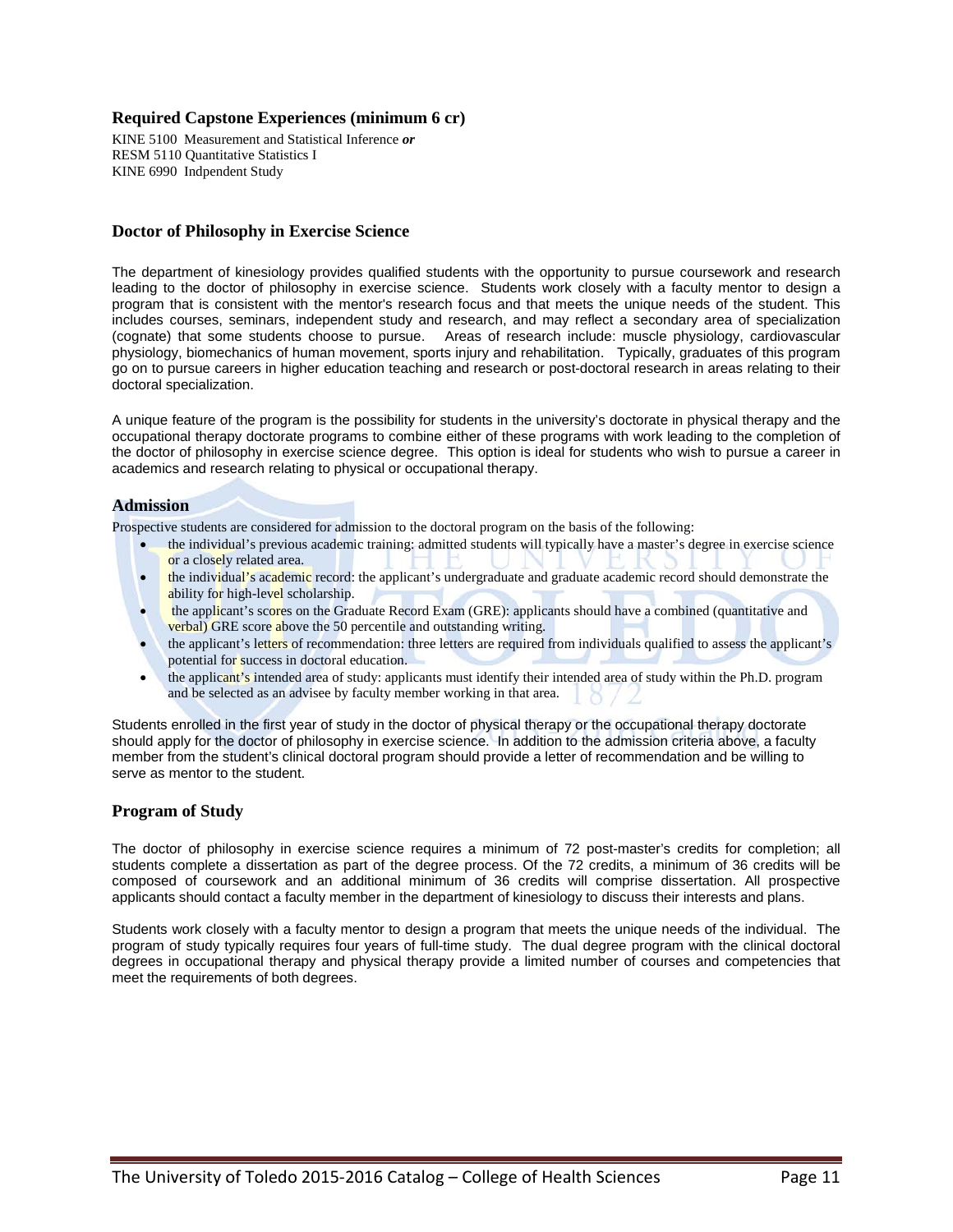# **REHABILITATION SCIENCES**

*MICHELLE MASTERSON, chair*

The department of rehabilitation sciences includes master of arts program in speech-language pathology and clinical doctoral programs in occupational therapy and physical therapy. All three programs are fully accredited and prepare graduates to practice as licensed clinicians in their respective professions.

## **Speech-Language Pathology Program**

The graduate program provides students with the necessary coursework and clinical practicum experience to attain a master of arts in speech-language pathology that is applicable toward the Certification of Clinical Competence (CCC-SLP) by the American Speech-Language-Hearing Association (ASHA) and state licensure in the area of speechlanguage pathology. In addition to successful completion of the master's degree requirements, the certification and licensure processes include successful completion of the national specialty examination in speech-language pathology and a clinical fellowship (professional experience year).

The graduate program in speech-language pathology is accredited by the Council of Academic Accreditation in Audiology and Speech-Language Pathology (CAA). The speech-language pathology program is dedicated to the development of competent and caring entry-level speech-language pathologists. The program is committed to providing a broad foundation of normal bases of speech, language, and hearing and specialized coursework in the assessment and remediation of speech and language disorders. The program provides coursework and practicum experiences with a diverse population to ensure that students demonstrate knowledge and skill competencies to provide services to children and adults with communication disorders.

### **Master of Arts in Speech-Language Pathology**

### **Admission**

Undergraduate students with a degree in speech-language pathology will be considered for entry into the graduate program. Students without adequate undergraduate preparation in speech-language pathology will need to complete a series of leveling courses in the major as an undergraduate with degree (UWD). The UWD program is available at the University of Toledo.

**The deadline for completed applications for enrollment in the graduate Speech-Language Pathology program is December 15 of every academic year.** Applications received after December 15 may not receive full consideration.

Applications should be made directly to the Communication Sciences and Disorders Centralized Application System [\(www.CSDCAS.org\)](http://www.csdcas.org/); additionally, a supplemental application should be completed through The University of Toledo College of Graduate Studies website [\(http://www.utoledo.edu/graduate/prospectivestudents/admission/index.html\)](http://www.utoledo.edu/graduate/prospectivestudents/admission/index.html).

NOTE: **It is the responsibility of the student to monitor his or her application status to insure that all required materials are posted by CSDCAS before the deadline date of December 15.** Students may work with the Communication Sciences and Disorders Centralized Application System [\(www.CSDCAS.org\)](http://www.csdcas.org/) to insure that all materials are posted before the deadline, or notify the speech-language pathology program in the event that materials are lost. Similarly, students must monitor the supplemental application status to insure that all materials are posted before the deadline date of December 15. Failure to do so may result in an incomplete application that is not reviewed.

Acceptance into the ASHA accredited speech-language pathology graduate program is highly competitive. Consequently, many factors are taken into consideration when selecting an applicant for acceptance into the program. These factors include, but are not limited to:

- undergraduate preparation in the field;
- cumulative grade point average (highest consideration for  $\geq 3.5$ );
- grade point in the major (highest consideration for  $\geq 3.5$ );
- potential to successfully complete the graduate program;
- quality of references (require 3);
- personal essay (statement of purpose);
- oral and written language skills;
- interview (by invitation); and
- Graduate Record Examination (GRE)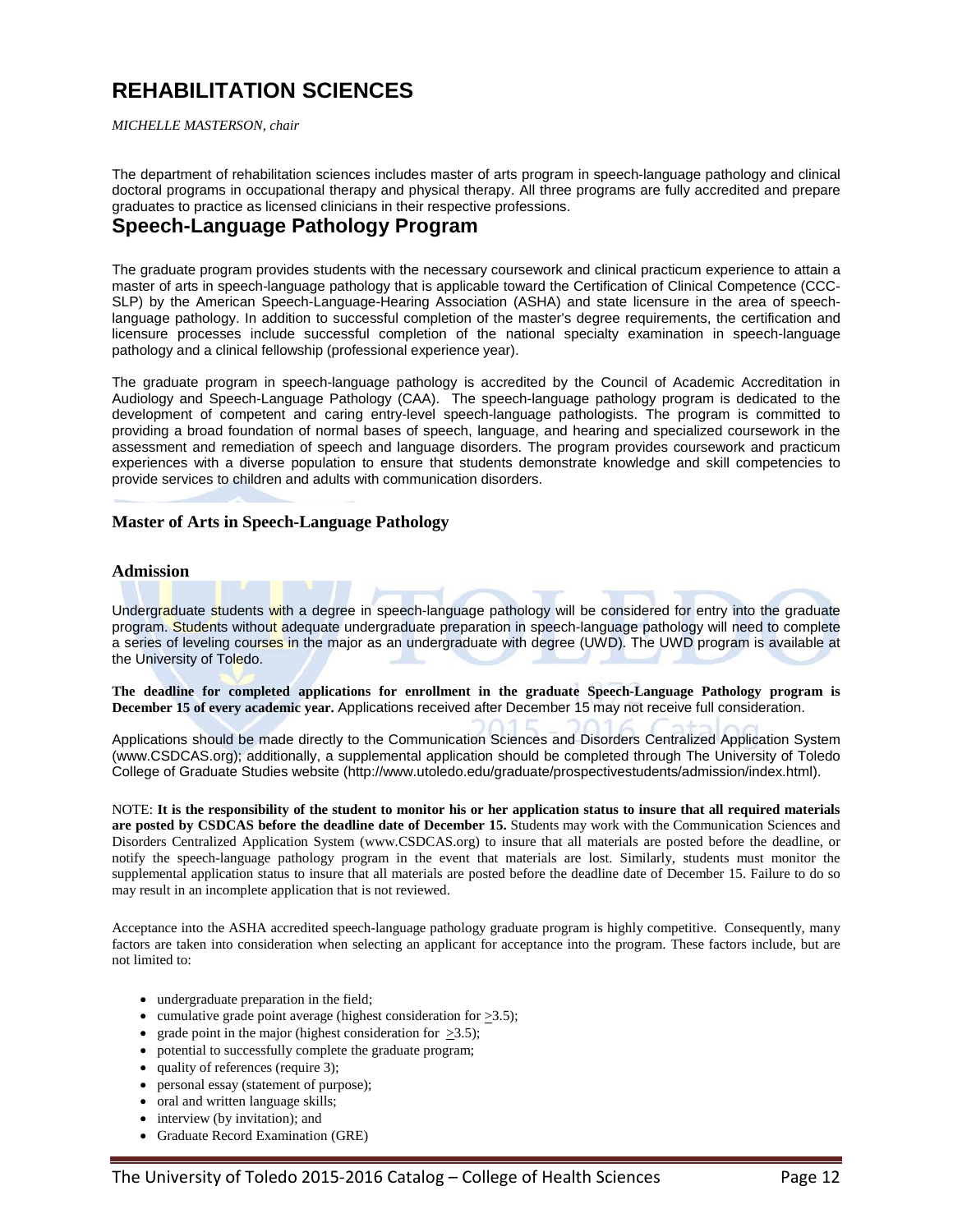Highest consideration will be given to those with a score above the 40th percentile on the Verbal and the Quantitative sections and a GRE writing score  $> 4.0$ . A writing score below 3.5 is not acceptable, and applications with a GRE writing score of 3.0 or below will not be considered. Students are encouraged to retake the GRE to improve their scores if they fall below the required scores.

### **Requirements**

Each student, while enrolled in the didactic and clinical portions of the speech-language pathology curriculum, is required to complete various immunizations, titers, tests, and a physical examination each year as specified in the Student Health Form Packet in the Speech-Language Pathology Program Student Handbook. Required immunizations include Positive MMR titers, Positive Varicella titer, Positive Heb B titer, Hep B Vaccination Series, Current Tdap, 2-step Initial TB test, and 1-step Annual TB test. All speech-language students are required to complete both an Ohio BCI&I check and an FBI criminal background check prior to participating in any clinical experiences. Students are prohibited to engaging in laboratory activities or attending clinical facilities if this information is not on file for the current year. For details, see:

[http://www.utoledo.edu/healthsciences/depts/rehab\\_sciences/speech/formsandhandbook.html](http://www.utoledo.edu/healthsciences/depts/rehab_sciences/speech/formsandhandbook.html)

It should also be noted that some clinical education sites have additional health requirements (flu shots, drug screens, etc.). All expenses incurred in obtaining a physical, necessary laboratory tests, immunizations and additional health requirements are the responsibility of the student.

### **Essential Functions**

The University of Toledo admits and matriculates qualified speech-language pathology students in accordance with the UT Policy of Nondiscrimination on the Basis of a Disability – The Americans with Disabilities Act, Section 504 of the Rehabilitation Act of 1973, The State of Ohio Revised Code, and other applicable statutes and regulations relating to equality of opportunity.

The Essential Functions provide information to allow a candidate to make an informed decision for application and are a guide to accommodation of students with disabilities. Academic adjustments can be made for disabilities in some instances, but a student must be able to perform the essential functions of a speech-language pathologist independently either with or without reasonable accommodation.

Many physical, behavioral and social, and cognitive and intellectual abilities are necessary for satisfactory mastery of the academic and clinical curriculum and professional responsibilities in the field of speech-language pathology. Essential physical abilities include, but are not limited to, the ability to visually monitor patient responses and materials and to make judgments about speech and acoustic signals. Examples of behavioral and social attributes include maintaining emotional and mental health necessary to use one's intellectual abilities, to promptly complete responsibilities, and to develop appropriate relationships with faculty, supervisors, staff, peers, clients, parents or caregivers, and other professionals. Essential cognitive and intellectual abilities include, among others, demonstrating the mental capacity to learn and assimilate professional information, including the ability to comprehend oral and written professional literature and reports; ability to write discipline-specific papers and clinical reports in Standard American English; ability to speak Standard American English intelligibly and to discriminate correct production of and model Standard American English phonemes, vocabulary, grammatical forms, and prosodic patterns.

We urge applicants to ask questions about the program's technical standards for clarification and to determine whether they can meet the requirements with or without reasonable accommodations. Such questions may be directed to the Program Director or the Academic Enrichment Center on campus.

### **Program of Study**

In addition to the academic requirements of the degree, students must enroll in graduate credits to complete multiple clinical experiences including on-campus clinical practica as well as a minimum of two externships to meet clinical requirements for certification. Students may choose between a thesis or a comprehensive examination.

The following programs of study assume no deficiencies in normal bases of speech/language/audiology requirements exist.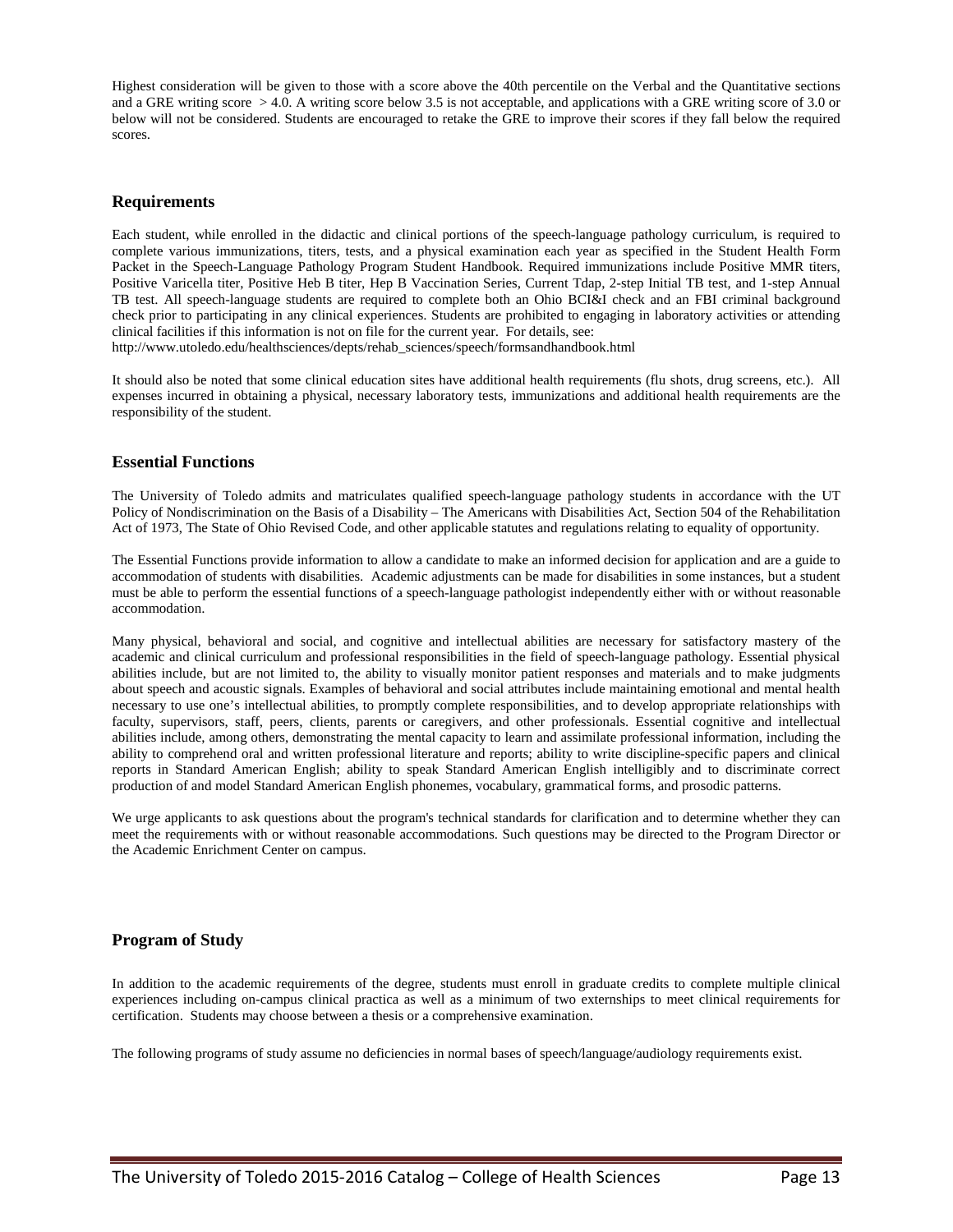### **The University of Toledo \* Graduate Speech-Language Pathology Program Plan of Study – Track Gold- Fewer Clinical Hours**

| Year 1                            |                |                             |                |                                |                   |
|-----------------------------------|----------------|-----------------------------|----------------|--------------------------------|-------------------|
| Fall                              |                | <b>Spring</b>               |                | <b>Summer</b>                  |                   |
| Course                            | <b>Credits</b> | Course                      | <b>Credits</b> | Course                         | <b>Credits</b>    |
| SLP 6000 Advanced                 | $\overline{2}$ | SLP 6010                    | $\overline{2}$ | SLP 6002 Advanced              | 4                 |
| Practicum                         |                | Diagnostic Practicum        |                | Practicum 3                    |                   |
|                                   |                |                             |                |                                |                   |
|                                   |                |                             |                |                                |                   |
|                                   |                |                             |                |                                |                   |
| SLP 6020 Audiology                | $\overline{2}$ | SLP 6001 Advanced Practicum | $\overline{2}$ | <b>SLP 6550</b>                | 3                 |
| Practicum                         |                | $\overline{2}$              |                | Trends in Technology for       |                   |
|                                   |                |                             |                | <b>Communication Disorders</b> |                   |
|                                   |                |                             |                |                                |                   |
| SLP 6400                          | 5              | SLP 6650                    | 3              | SLP 6600.001                   | 4                 |
| Adult Language and                |                | Feeding and Swallowing      |                | Voice and Resonance            |                   |
| <b>Cognitive Communication</b>    |                | <b>Disorders</b>            |                | <b>Disorders</b>               |                   |
| <b>Disorders</b>                  |                |                             |                |                                |                   |
|                                   |                |                             |                |                                |                   |
| SLP 6100                          | $\overline{3}$ | SLP 6210                    | 6              | SLP 6011 Diagnostic            | $\overline{2}$    |
| Diagnosis of Communication        |                | Language Development and    |                | Practicum II                   |                   |
| <b>Disorders</b>                  |                | Disorders: Early Childhood  |                |                                |                   |
|                                   |                | through Adolescence         |                |                                |                   |
| SLP 6300.001                      | $\overline{3}$ | SLP 6500                    | 3              | SLP 6700                       | 3                 |
| <b>Articulation and Phonology</b> |                | <b>Motor Disorders</b>      |                | Assessment and                 |                   |
|                                   |                |                             |                | <b>Remediation of Fluency</b>  |                   |
|                                   |                |                             |                | <b>Disorders</b>               |                   |
|                                   |                |                             |                |                                |                   |
|                                   |                |                             |                |                                |                   |
| Total                             | 15             | Total                       | 16             | <b>Total</b>                   | 16                |
|                                   |                |                             |                |                                | Year 1=47 credits |
|                                   |                | Year <sub>2</sub>           |                |                                |                   |
| Fall                              | <b>Credits</b> | <b>Spring</b>               | <b>Credits</b> |                                |                   |
| SLP 6030.001                      | $\overline{3}$ | SLP 6930- Seminar           | 4              |                                |                   |
| Research in Speech-               |                |                             |                | Year 2=26 credits              |                   |
| Language Pathology                |                | 2015                        |                |                                |                   |
| SLP 6800.001                      | $\overline{3}$ | SLP 6941: 001               | $1 - 8$        |                                |                   |
| Aural (Re)Habilitation            |                | Second Internship in SLP    |                |                                |                   |
|                                   |                |                             |                |                                |                   |
| SLP 6940: 001                     | $1 - 8$        |                             |                |                                |                   |
|                                   |                |                             |                |                                |                   |
| Internship in SLP                 |                |                             |                |                                |                   |
|                                   |                |                             |                |                                |                   |
| Total                             | 14             | Total                       | 12             |                                |                   |
|                                   |                |                             |                |                                |                   |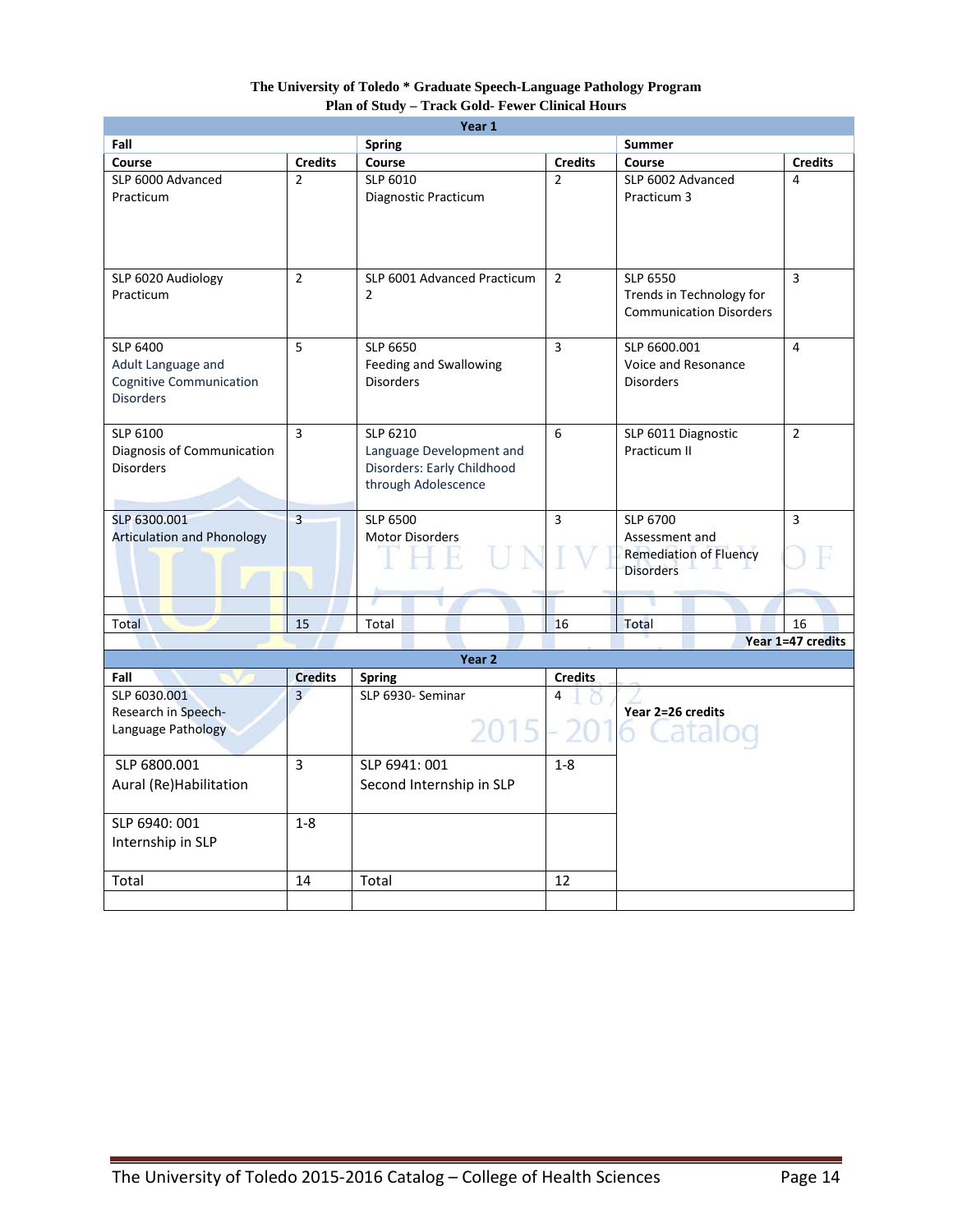|  |  |  |  |  |  |  |  | Plan of Study – Blue- More Clinical Hours |
|--|--|--|--|--|--|--|--|-------------------------------------------|
|--|--|--|--|--|--|--|--|-------------------------------------------|

| Year 1                      |                |                                    |                |                                      |                   |
|-----------------------------|----------------|------------------------------------|----------------|--------------------------------------|-------------------|
| Fall                        |                | <b>Spring</b>                      |                | <b>Summer</b>                        |                   |
| Course                      | <b>Credits</b> | Course                             | <b>Credits</b> | Course                               | <b>Credits</b>    |
| SLP 6010                    | $\mathcal{P}$  | SLP 6001 Advanced                  | $\overline{2}$ | SLP 6002                             | $\overline{4}$    |
| Diagnostic Practicum        |                | Practicum II                       |                | T                                    |                   |
|                             |                |                                    |                |                                      |                   |
| <b>SLP 6000</b>             | $\overline{2}$ | SLP 6020                           | $\overline{2}$ | SLP 6011                             | $\overline{2}$    |
| Andvanced zPracticum        |                | Audiology Practicum                |                | <b>Dlagnostic Practicum II</b>       |                   |
|                             |                |                                    |                |                                      |                   |
| SLP 6210                    | 6              | SLP 6500<br><b>Motor Disorders</b> | $\overline{3}$ | SLP 6550<br>Trends in Technology for | $\overline{3}$    |
| Language Development and    |                |                                    |                | <b>Communication Disorders</b>       |                   |
| Disorders: Early Childhood  |                |                                    |                |                                      |                   |
| through Adolescence         |                |                                    |                |                                      |                   |
| <b>SLP 6650</b>             | 3              | SLP 6700                           | $\overline{3}$ | SLP 6600.002                         | $\overline{4}$    |
| Feeding and Swallowing      |                | Assessment and                     |                | Voice and Resonance                  |                   |
| <b>Disorders</b>            |                | Remediation of Fluency             |                | <b>Disorders</b>                     |                   |
|                             |                | <b>Disorders</b>                   |                |                                      |                   |
|                             |                |                                    |                |                                      |                   |
| SLP 6100                    | 3              | SLP 6400                           | 5              | SLP 6300.001                         | $\overline{3}$    |
| Diagnosis of Communication  |                | Adult Language and                 |                | Articulation and                     |                   |
| <b>Disorders</b>            |                | <b>Cognitive Communication</b>     |                | Phonology                            |                   |
|                             |                | <b>Disorders</b>                   |                |                                      |                   |
|                             |                |                                    |                |                                      |                   |
|                             |                |                                    |                |                                      |                   |
| Totals                      | 16             | ז ד ד<br>T.B                       | 15             |                                      | 16                |
|                             |                | Year 2                             |                |                                      | Year 1=47 credits |
| Fall                        | <b>Credits</b> | <b>Spring</b>                      | <b>Credits</b> |                                      |                   |
| SLP 6030.001                | $\overline{3}$ |                                    |                |                                      |                   |
| Research in Speech-Language |                |                                    |                |                                      |                   |
| Pathology                   |                |                                    |                |                                      |                   |
|                             |                |                                    |                |                                      |                   |
| SLP 6800.001                | 3              | SLP 6930- Seminar                  | 4              | 872                                  |                   |
| Aural (Re)Habilitation      |                |                                    |                |                                      |                   |
|                             |                |                                    |                | 016 Catalog                          |                   |
| SLP 6940: 001               | $1 - 8$        | SLP 6940: 001                      | $1-8$          |                                      |                   |
| Externship in SLP           |                | Externship in SLP                  |                |                                      |                   |
|                             |                |                                    |                |                                      |                   |
| Total                       | 14             | Total                              | 12             | Year 2=26 credits                    |                   |
|                             |                |                                    |                |                                      |                   |

### **Certificate in Advanced Intervention for Listening and Spoken Language**

The certificate in advanced intervention for listening and spoken language (HE-LICH-CRG) is designed to provide The University of Toledo speech-language pathology graduate students and working professionals, who are certified and licensed speech-language pathologists, with the knowledge and tools necessary to support listening and spoken language development of children who use advanced hearing technologies.

Graduate students, accepted into The University of Toledo speech-language pathology graduate program, may enroll in the online certificate program concurrently. Graduate students take four additional online courses to earn the HE-LICH-CRG certificate along with the necessary coursework and clinical experience (including working with clients with hearing loss).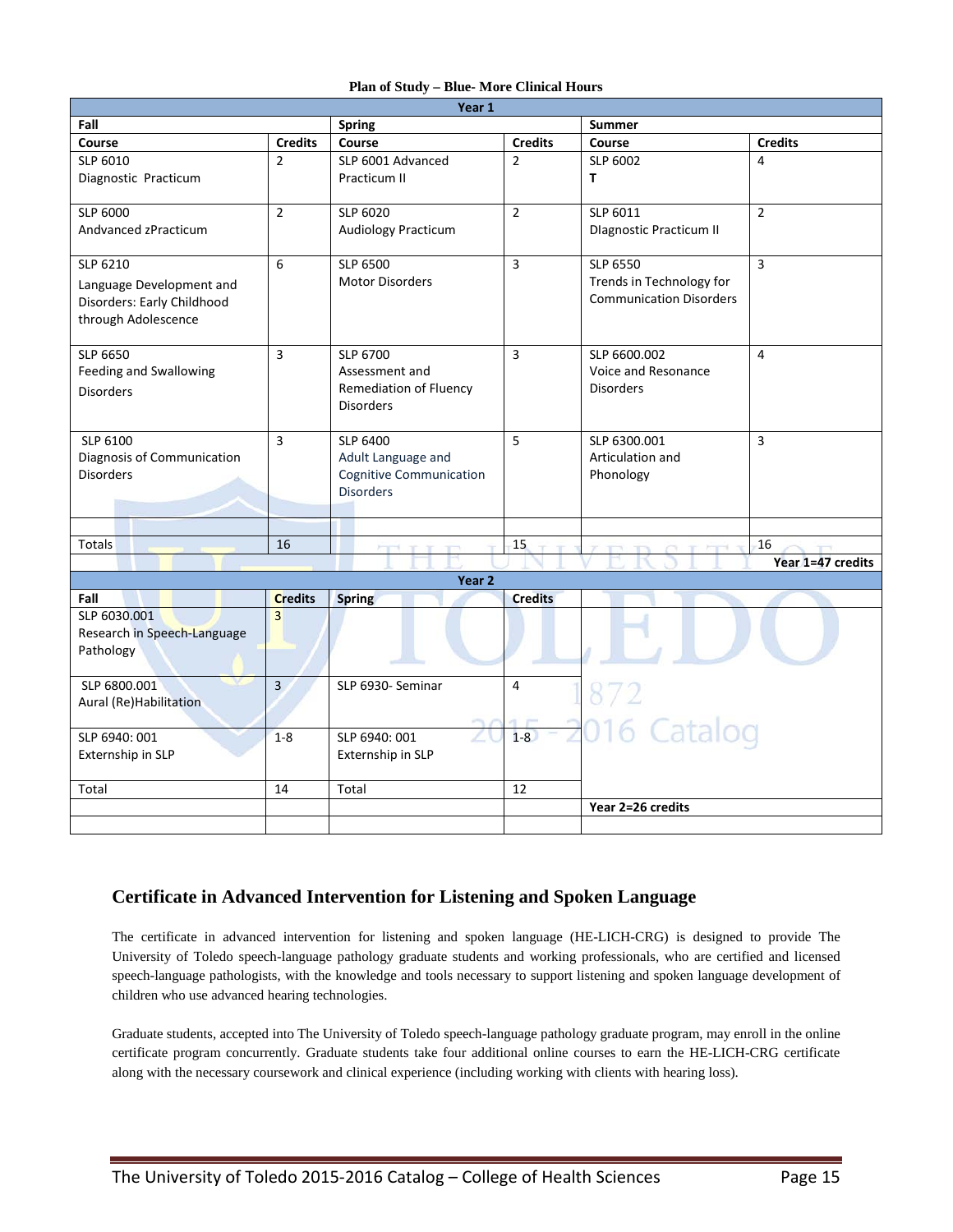Certified and licensed speech-language pathologists, working with children who use advanced hearing technologies to develop listening and spoken language, may also enroll in the four online courses. Individuals applying for the certificate must provide verification of the Certificate of Clinical Competence awarded by the American Speech-Language-Hearing Association and appropriate state licensure, write a letter of intent, provide a letter of recommendation and support from a supervisor, and participate in an interview.

Students enrolled in the HE-LICH-CRG program will be better prepared to work with children with hearing loss and also position themselves for certification as a Listening and Spoken Language Specialist by the Alexander Graham Bell Association for the Deaf (a multi-year process).

| <b>Semester</b> | <b>Course</b>   | <b>Title/Description</b>                                           | <b>Credits</b> |
|-----------------|-----------------|--------------------------------------------------------------------|----------------|
| Spring I        | SLP 6810        | Facilitating Auditory Learning & Spoken Language for Children with |                |
|                 |                 | <b>Hearing Loss</b>                                                |                |
| Fall I          | SLP 6820        | <b>Hearing Technology</b>                                          |                |
| Spring II       | SLP 6830        | Language & Literacy Acquisition of Children with Hearing Loss      |                |
| Summer II       | <b>SLP 6840</b> | Team Models and Educational Leadership                             |                |

### **The course sequence is as follows:**

Clinical experience: The HE-LICH-CRG certificate also requires clinical experience providing listening and spoken language interventions for children who use advanced hearing technologies. This may be obtained through The University of Toledo graduate program clinical practicum and externship rotation, which includes supervision. Working professionals must arrange a mentorship to support their clinical skill development as part of the certificate program.

To learn more about the certificate in advanced intervention for listening and spoken language, interested persons should contact: Dr. Lori Pakulski a[t Lori.Pakulski@utoledo.edu](mailto:Lori.Pakulski@utoledo.edu)

IINIVER SITV

THE

## **Occupational Therapy Program**

The occupational therapy program provides a sequence of coursework, field placements, and capstone experiences that culminate in the occupational therapy doctorate (OTD). The University of Toledo offered the first OTD in Ohio and the first OTD program in the nation at a public institution. The OTD program is accredited by the Accreditation Council for Occupational Therapy Education of the American Occupational Therapy Association. Graduates with the OTD are eligible to take the National Board for Certification in Occupational Therapy examination and to become licensed to practice as registered occupational therapists.

### **Occupational Therapy Doctorate**

### **Admission**

Due to the sequential nature of the curriculum, matriculation to the OTD program occurs fall semester only. **Applications may be submitted anytime after July 15<sup>th</sup> for admission the following academic year**. If you have questions, please contact us at 419-530-6670.

The University of Toledo participates in the centralized application service for occupational therapy (OTCAS). Please use their website to apply at https://portal.otcas.org/, including a UT supplemental application.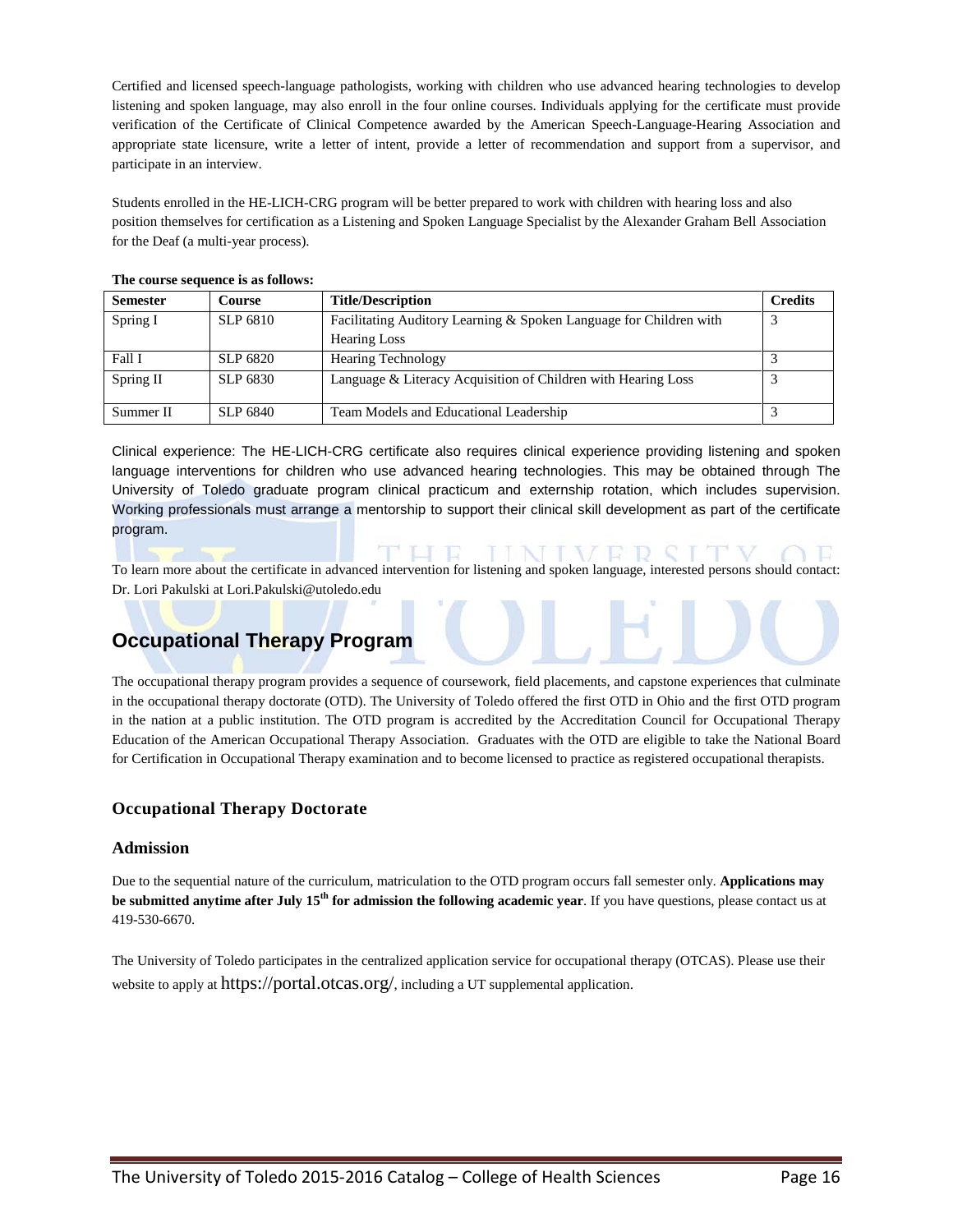### **The following criteria are used for admission:**

- Bachelor degree in any field of study with a minimum undergraduate GPA of 3.0 must be completed prior to starting the program
- GRE with minimum mean percentile rank of 33% across all three sections. If the undergraduate GPA is 3.5 or greater or if the applicant has a master's degree with a GPA of at least 3.0, the Graduate Record Examination (GRE) is not required.
- Prerequisite Courses: Biology (3 semester or 4 quarter credits). Human Anatomy and Physiology (6 semester or 8 quarter credits). Lab required, however, if Anatomy and Physiology are taken as separate courses, we require a lab for Anatomy but not Physiology.) Introduction to Psychology (3 semester or 4 quarter credits). Abnormal Psychology (3 semester or 4 quarter credits). Introduction to Sociology or Anthropology (3 semester or 4 quarter credits). Lifespan human development: met by either a B- or better in a lifespan human development course (3 semester or 4 quarter credits) that covers human development from birth to death or a B- or better in both a child development (3 semester or 4 quarter credits) course and a gerontology/psychology of aging course (3 semester or 4 quarter credits). Medical Terminology (course or competency test).
- Three letters of recommendation
- Writing sample

### **Program Requirements**

The Program Technical Standards for the Occupational Therapy Doctoral Program can be found published on the program's website at http://www.utoledo.edu/healthsciences/depts/rehab\_sciences/ot/program/admission.html. Students interested in pursuing admission to the program are highly encouraged to refer to these standards in their entirety. However, a brief synopsis of the technical standards are as follows:

### **Students need:**

- To demonstrate sufficiently developed cognitive, emotional, motor, and written and oral communication skills to complete individual and group assignments at the graduate level including papers, exams, presentations, and demonstrations.
- To utilize interpersonal skills to successfully engage in the mentoring process and the skills necessary to independently carry out required research projects.
- To be able to cope with large bodies of diverse information (written, verbal, electronic, etc.) and changing environments in a timely fashion.
- To provide for their own transportation and for independent mobility on campus and at fieldwork placements.
- To understand the populations the occupational therapist serves and cope positively with the ramifications of disability, differences in cultures, socioeconomic status, and age. students need to demonstrate the ability to assume responsibilities for the full spectrum of occupational therapy services including but not limited to screening, assessing, planning, treating, reassessing, discharging, and referring as appropriate in multiple settings.
- To complete training in cardiopulmonary resuscitation, to know the Center for Disease Control standards for infectious control, and to have the skills needed to respond appropriately to emergency situations in the classroom and at clinical placements.
- To have a physical examination, and specified immunizations at the student's own expense each year.
- To take the CPR course for both infants and adults during August orientation prior to the start of the OTD program.
- To be aware that criminal record checks will be conducted on all students accepted for admission to the Occupational Therapy Doctorate Program at the student's expense.

We urge applicants to ask questions about the program's technical standards for clarification and to determine whether they can meet the requirements with or without reasonable accommodations. Such questions may be directed to the program director or the Academic Enrichment Center on campus. Revealing a disability is voluntary; however, such disclosure is necessary before any accommodations may be made in the learning environment or in the program's procedures. We handle disability-related information in a confidential manner. We expect that any student who requires accommodation to attain course objectives will notify the course instructor at the first opportunity. Reasonable accommodations will comply with the Americans with Disabilities Act and require program and institutional approvals.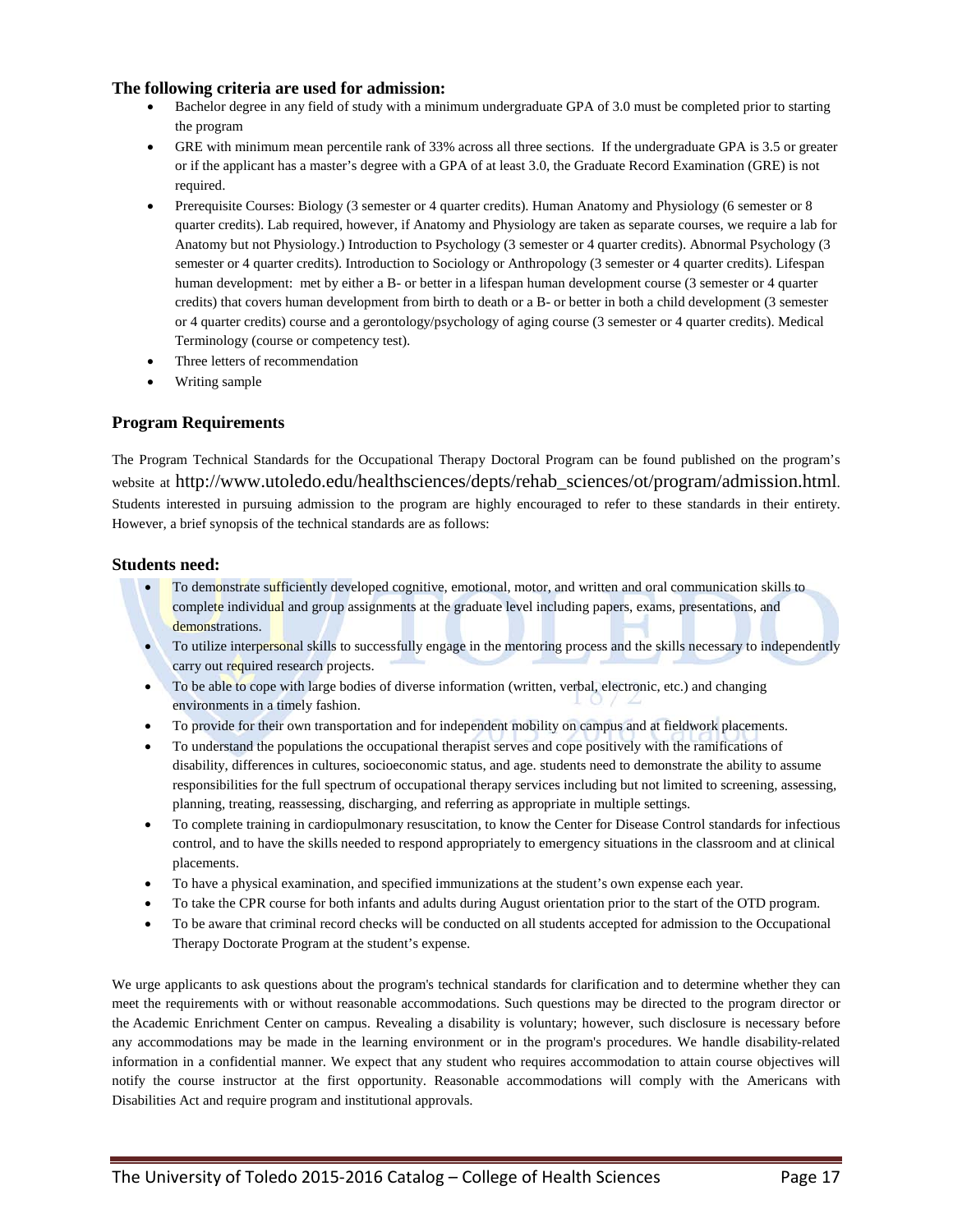### **Program of Study**

Unique features of the program include fieldwork opportunities in every semester, and the opportunity to complete an individualized capstone to develop specialized skills in a practice area of choice.

### **Program Sequence for Occupational Therapy Doctoral Program**

|           | <b>Fall Semester</b>                                                                                                                                                                                                                                                       | <b>Spring Semester</b>                                                                                                                                                                                                                            | <b>Summer Semester</b>                                                                                                                                               |
|-----------|----------------------------------------------------------------------------------------------------------------------------------------------------------------------------------------------------------------------------------------------------------------------------|---------------------------------------------------------------------------------------------------------------------------------------------------------------------------------------------------------------------------------------------------|----------------------------------------------------------------------------------------------------------------------------------------------------------------------|
| Year      | OCCT7000 Conceptual Framework of Therp Occup<br>3<br>OCCT7010 Occupational Therapy Models Practice I<br>-5<br>OCCT7110 Research in Occupational Therapy I<br>$\overline{4}$<br>OCCT7210 Occupational Therapy Advocacy I<br>OCCT7310 Fieldwork & Professional Dev Seminar I | OCCT7020 Occupational Therapy Models Practice I<br>OCCT7030 Occupational Therapy Models Practice II<br>OCCT8120 Research in Occupational Therapy II<br>OCCT7400 Conditions of Occupational Therapy<br>OCCT7320 Fieldwork & Profess Dev Seminar II | OCCT7040 Occupational therapy Models Practice IV<br>OCCT7220 Occupational Therapy Advocacy II<br>$\overline{2}$<br>OCCT7330 Fieldwork & Professional Dev Seminar III |
|           | Total 15 hours                                                                                                                                                                                                                                                             | Total 15 hours                                                                                                                                                                                                                                    | <b>Total 8 hours</b>                                                                                                                                                 |
| Year      | OCCT8050 Occupational Therapy Models of Prac V 5<br>OCCT8060 Occupational Therapy Models of Prac VI 4<br>OCCT8230 Occupational Therapy Advocacy III<br>OCCT8340 Fieldwork & Professional Dev Seminar IV 1<br>OCCT8130 Research in Occupational Therapy III<br>3            | OCCT8070 Occupational Therapy Models of Prac VII<br>OCCT8080 Occupational Therapy Models of Prac VIII 3<br>OCCT8240 Occupational Therapy Advocacy IV<br>3<br>OCCT8350 Fieldwork & Professional Dev Seminar V<br>3                                 | OCCT8400 Physical Agent Modalities & Non-Occup Meth 2<br>OCCT8360 Fieldwork Level II<br>3                                                                            |
|           | Total 15 hours                                                                                                                                                                                                                                                             | Total 13 hours                                                                                                                                                                                                                                    | <b>Total 5 hours</b>                                                                                                                                                 |
| Year<br>٣ | 3<br>OCCT8360 Fieldwork Level II (continued)<br>OCCT8370 Fieldwork Level II<br>$6\overline{6}$<br><b>Total 9 hours</b>                                                                                                                                                     | OCCT8140 Research in Occupational Therapy IV<br>3<br>OCCT8380 Capstone Practicum<br>6<br>OCCT8900 Mentored Capstone Dissemination<br>3<br>OCCT8910 Mentored Studies in Capstone Area<br>3<br>or<br>Elective in Capstone area<br>Total 15 hours    | ERSITY O                                                                                                                                                             |

### **Occupational Therapy Doctorate/Doctor of Philosophy in Exercise Science**

The dual degree of occupational therapy doctorate (OTD) and doctor of philosophy (Ph.D.) in exercise science is designed to meet the growing need for occupational therapy faculty members who are prepared to conduct and mentor research. The graduates of the dual degree program will not only have the credentials but also the skills needed for successful careers in academia.

Admission to the OTD/Ph.D. is a two-step process. The first step is admission to the OTD program. See the occupational therapy doctorate section for admission requirements. In the second semester of the OTD program, the student applies for admission to the Ph.D. in exercise science. If selected for admission, the student will be officially admitted to the Ph.D. program in exercise science at the beginning of the second year in the OTD program. Students may apply up to 18 credits of their OTD program for credit in the Ph.D. program. Please contact the occupational therapy program at [occtherapydoctorate@utoledo.edu](mailto:occtherapydoctorate@utoledo.edu) or the department of kinesiology for more information on the dual degree.

### **Occupational Therapy Doctorate/Doctor of Philosophy in Health Education**

The dual degree of occupational therapy doctorate (OTD) and doctor of philosophy (Ph.D.) in health education is designed to meet the growing need for occupational therapy faculty members who are prepared to conduct and mentor research. The graduates of the dual degree program will not only have the credentials but also the skills needed for successful careers in academia.

Admission to the OTD/Ph.D. is a two-step process. The first step is to be admitted to the OTD program. See the occupational therapy doctorate section for admission requirements. During the OTD program, the student completes the second step by applying for admission to the Ph.D. in health education. Students may apply up to 18 credits of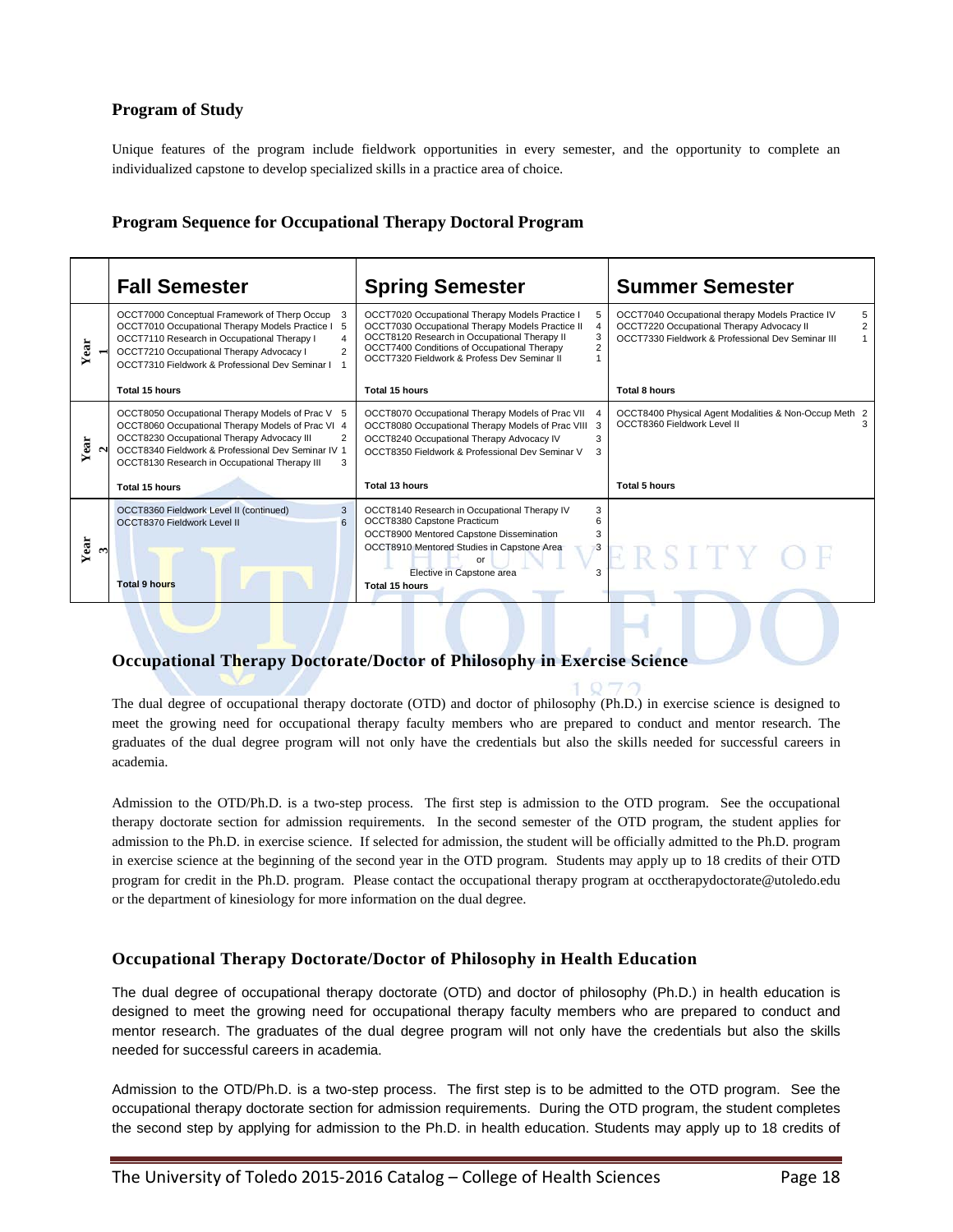their OTD program for credit in the Ph.D. program. Please contact the occupational therapy program at [occtherapydoctorate@utoledo.edu](mailto:occtherapydoctorate@utoledo.edu) or the department of health and recreation professions for more information on the dual degree.

# **Doctor of Physical Therapy Program**

The doctor in physical therapy (DPT) program at The University of Toledo is fully accredited by the Commission on Accreditation in Physical Therapy Education (CAPTE). The degree consists of 94 credit hours spanning 36 months beyond the bachelor's degree. Upon successful completion of the doctor of physical therapy program, graduates are eligible to take the national licensure examination.

### **Doctor of Physical Therapy**

**The deadline for applications for the DPT program at UT is October 1st prior to the year of anticipated matriculation** into the program (the program begins with summer enrollment).

Seven out of the ten prerequisite courses MUST be completed at the time of application (see list below). Since the deadline to apply to UT's DPT Program is October 1, the 7 out of 10 prerequisite courses must be completed BEFORE fall semester.

The University of Toledo participates in the Physical Therapist Centralized Application System (PTCAS). Please use their website to apply to our program [\(www.ptcas.org\)](http://www.ptcas.org/).

 $R_{\rm R}$ 

#### **Admission**

- Bachelor's degree from an accredited institution
- Minimum cumulative GPA of 3.3
- Minimum prerequisite GPA of 3.0
- Prerequisites include:
	- One course in *each* of the following: Human Anatomy with lab\* Human Physiology with lab\* General Psychology **Statistics**

\*Or two course sequence in Human Anatomy and Physiology

Two (2) courses on a semester-based system in *each* of the following:

- Biology for science majors with lab
- Chemistry for science majors with lab
- Physics (algebra-based)
- The following courses are highly recommended: Exercise Physiology with lab, Technical Writing
- Three letters of recommendation; one must be from a physical therapist and one from a professor (or employer if you are not currently a student)
- **Interview**
- Knowledge of the field of physical therapy
- Shadowing a physical therapist is highly recommended to obtain knowledge of the field; however, there is not a minimum number of hours of observation or shadowing required

### **Criminal Background Check Policy**

All incoming physical therapy students are required to complete both an Ohio BCI&I check and a FBI criminal background check. In the event that the background check report identifies a history of criminal activity, the student may be at risk for not being able to successfully complete the required clinical education requirements of the DPT program. Successful completion of all designated clinical practicums and clinical internships is a graduation requirement for a DPT degree. Further, students with a criminal background may be "at risk" for not meeting Physical Therapy licensure eligibility requirements in some states due to a felony conviction.

### **Requirements**

Each student, while enrolled in the didactic and clinical portions of the physical therapy curriculum, is required to complete various immunizations, titers, tests, and a physical examination each year as specified in the Student Health Form Packet in the DPT Program Student Handbook. Students are prohibited to engage in laboratory activities or to attend clinical facilities if this information is not on file for the current year. For details about program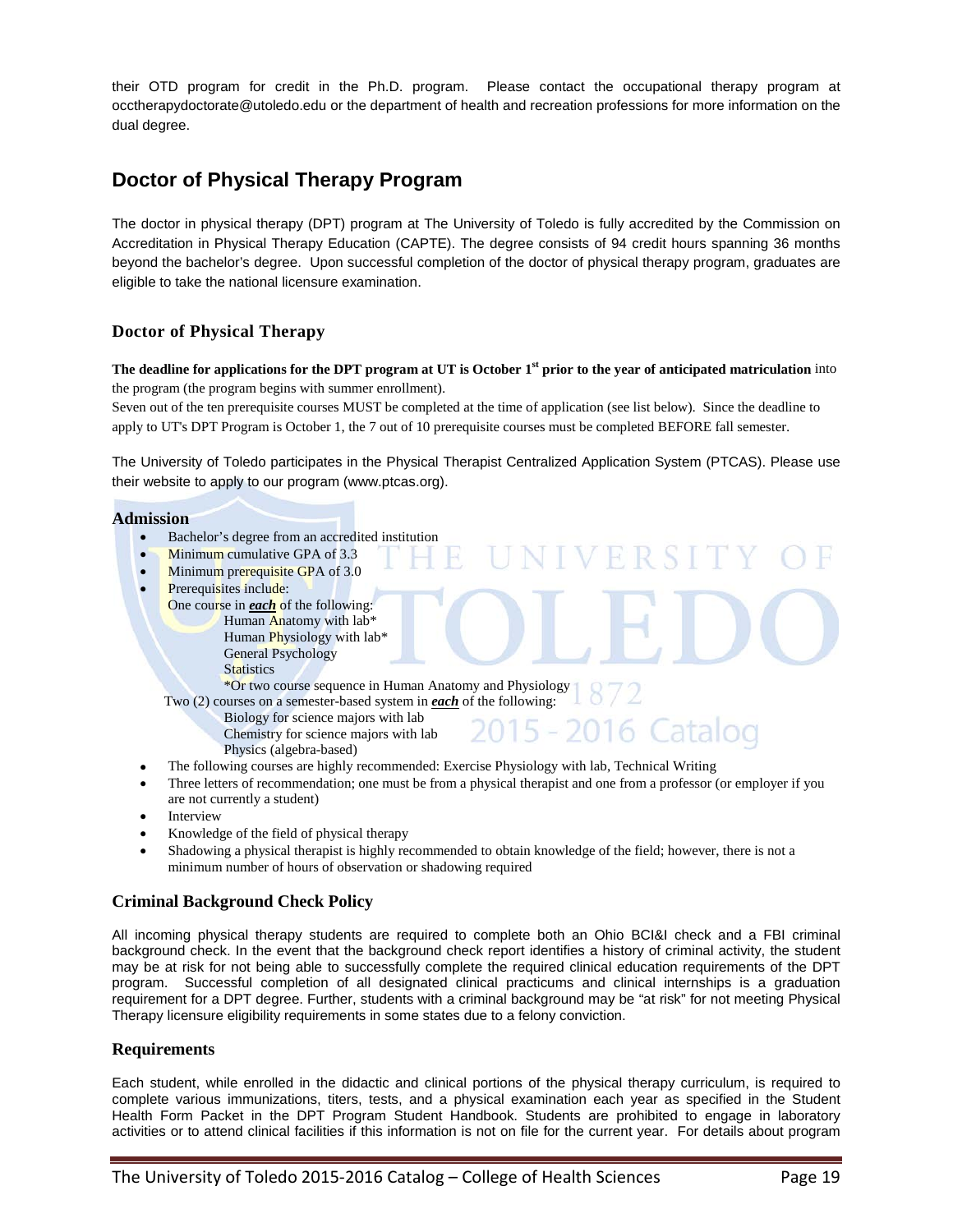#### requirements, see:

http://www.utoledo.edu/healthsciences/depts/rehab\_sciences/pt/pdfs/StudentHandbook%202015-16FINAL.pdf It should also be noted that some clinical education sites have additional health requirements (flu shots, drug screens, etc.). When these are known in advance, the program will inform the student of any additional health requirements. However, during preparations for upcoming clinicals, the student is responsible for checking with the Clinical Coordinator for Clinical Education to determine if there are any additional health requirements. It is recommended that this process be initiated approximately 4-6 weeks prior to the start of the clinical to allow adequate time for completion of any additional health requirements. If the student does not complete the additional requirements of the clinical site, the student is prohibited from attending that facility for their clinical education experience.

All expenses incurred in obtaining a physical, necessary laboratory tests, immunizations and additional health requirements are the responsibility of the student.

#### **Essential Functions**

The University of Toledo admits and matriculates qualified physical therapy students in accordance with the UT Policy of Nondiscrimination on the Basis of a Disability – The Americans with Disabilities Act, Section 504 of the Rehabilitation Act of 1973, The State of Ohio Revised Code, and other applicable statutes and regulations relating to equality of opportunity. UT prohibits discrimination against anyone on the basis of disability and is committed to equal access for all qualified applicants and students.

A physical therapist must have the knowledge and skills to function in a broad variety of clinical settings and to render care to a wide spectrum of patients/clients. Performing successfully as a student physical therapist involves completing significant intellectual, social and physical tasks throughout the curriculum. Students must master a broad array of basic knowledge, skills, and behaviors, including abilities in the areas of judgment, integrity, character, professional attitude and demeanor. To master these skills and behaviors, candidates/students must possess, at a minimum, abilities and skills in observation, communication, motor function, intellectual-conceptualization, behavioral and social skills. These abilities and skills comprise the categories of UT physical therapy program's 'Essential Functions of a Physical Therapy Student for Matriculation, and Graduation' which are further described and defined on the program website at

http://www.utoledo.edu/healthsciences/depts/rehab\_sciences/pt/pdfs/StudentHandbook%202015-16FINAL.pdf

The essential functions provide information to allow a candidate to make an informed decision for application and are a guide to accommodation of students with disabilities. Academic adjustments can be made for disabilities in some instances, but a student must be able to perform the essential functions of the physical therapy program independently either with or without reasonable accommodation.

In adopting these standards, the UT physical therapy program believes it must keep in mind the ultimate safety of both students and patients who may be involved in the course of a student's education. The essential functions reflect what the physical therapy program believes are reasonable expectations for physical therapy students learning and performing patient care.

#### **Program of Study**

This three year full-time degree includes clinical and specialty internships as well as a scholarly project.

#### **Program Sequence for Doctor of Physical Therapy Program**

|                        | <b>Summer Semester</b>                                                         |   | <b>Fall Semester</b>                                                                                                                                                                                                    |  | <b>Spring Semester</b>                                                                                                                                                                                                                                                                    |  |
|------------------------|--------------------------------------------------------------------------------|---|-------------------------------------------------------------------------------------------------------------------------------------------------------------------------------------------------------------------------|--|-------------------------------------------------------------------------------------------------------------------------------------------------------------------------------------------------------------------------------------------------------------------------------------------|--|
|                        | (10 wks Didactic including Final)                                              |   | (15 wks Didactic / 1 wk Final)                                                                                                                                                                                          |  | (13 wks Didactic / 1 wk Final / 2 wks Clinical)                                                                                                                                                                                                                                           |  |
| Year<br>$\blacksquare$ | PHYT5000 Gross Anatomy<br>PHYT5110 Clinical Pathophysiology I<br>Total 5 hours | 4 | PHYT5050 Analysis of Movement<br>PHYT5120 Clinical Pathophysiology II<br>PHYT5350 Intro to Examination<br>PHYT5450 Foundations of PT<br>PHYT5750 Clinical Reasoning I<br>PHYT6460 Teaching & Learning<br>Total 14 hours |  | PHYT5070 Neuroscience<br>PHYT5080 Neuroscience Seminar<br>PHYT5170 Research Design & Measurement<br>PHYT5270 Applied Exercise Physiology<br>PHYT5280 Therapeutic Interventions I<br>PHYT5300 Principles of Therapeutic Exercise<br>PHYT5850 Clinical Practicum I<br><b>Total 14 Hours</b> |  |